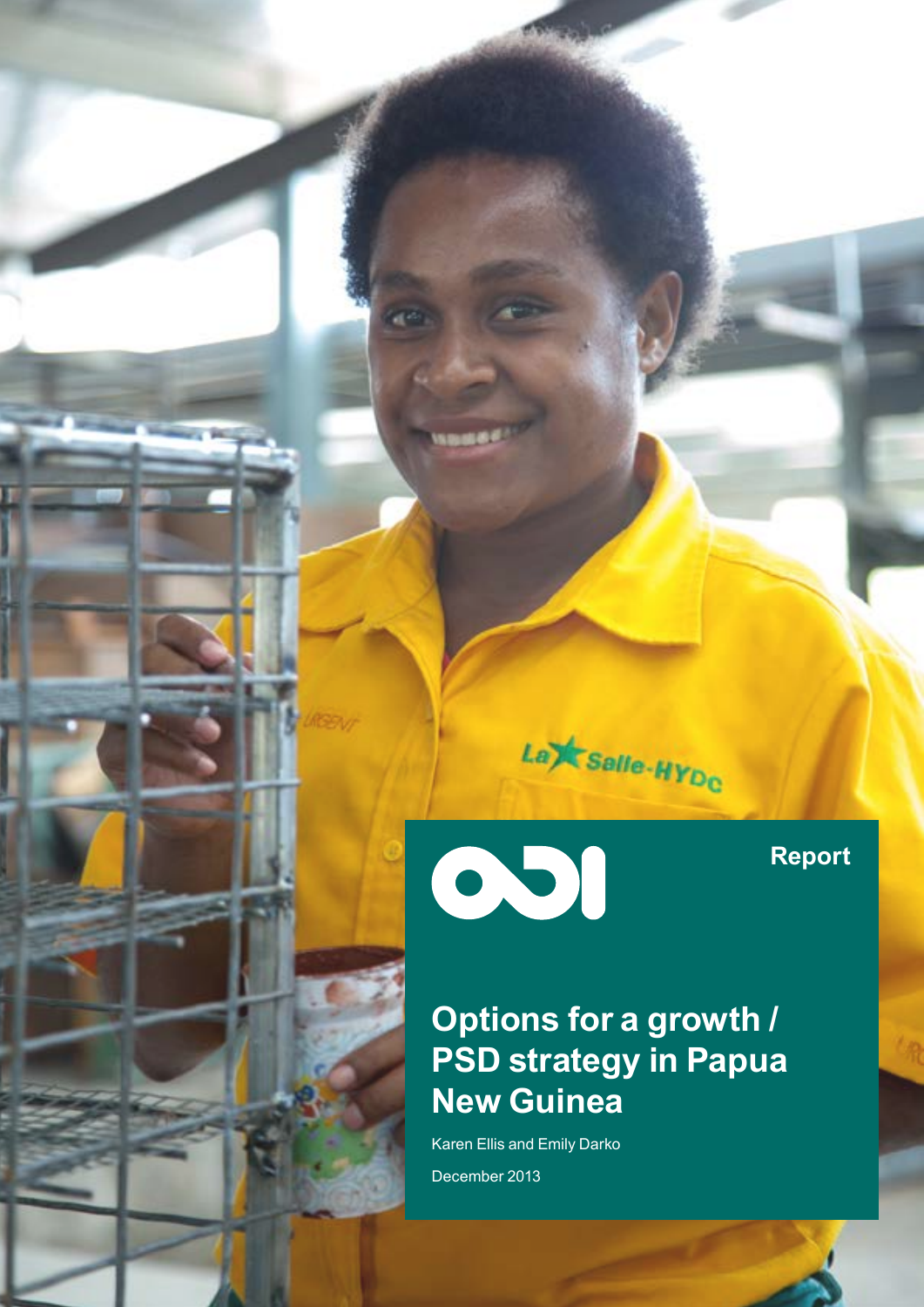### **Report**



### **Options for a growth / PSD strategy in Papua New Guinea**

Karen Ellis and Emily Darko



The Australian Government Department of Foreign Affairs and Trade (DFAT) is developing a strategy for its work on growth and private sector development in Papua New Guinea. This paper provides an input to that process by reviewing the current drivers and constraints to growth in PNG, and the current and previous activities of AusAid / DFAT and other donors on this agenda in PNG, and discussing some options for possible interventions or programmes that DFAT could develop or support to tackle the major constraints to growth and PSD. These include:

- 1. An aid for trade programme
- 2. Supporting public private partnerships and reform of state owned enterprises
- 3. Supporting the PNG Government's SME Sector Policy
- 4. Engaging with individual businesses to enhance their development impact
- 5. Promoting agricultural sector market development
- 6. Engaging with the private sector on technical and vocational training
- 7. Developing a green growth / green energy strategy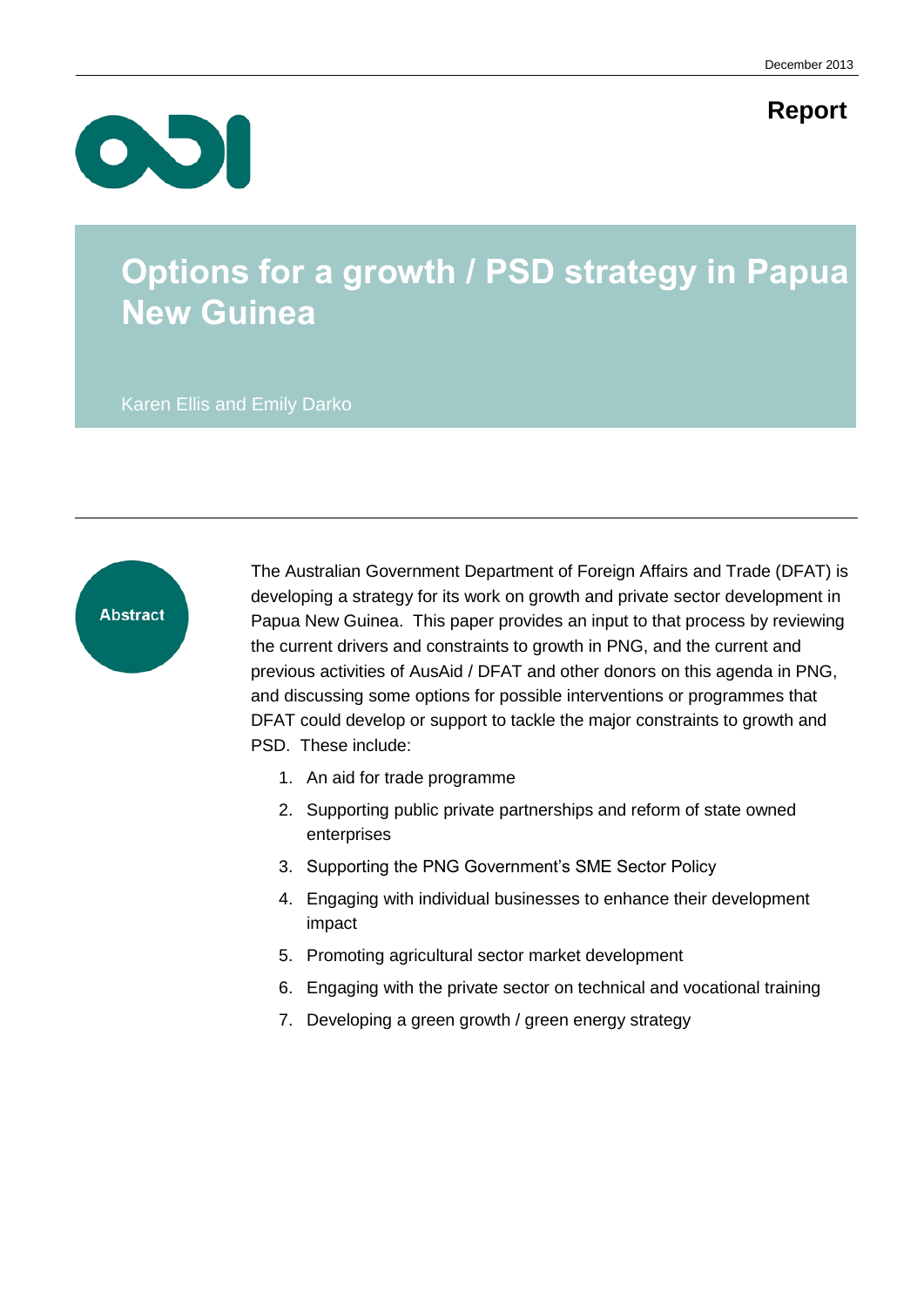# **Table of contents**

| 1 Drivers and constraints to growth in PNG                                          | 1  |
|-------------------------------------------------------------------------------------|----|
| 2 AusAid's previous growth and PSD activities in PNG                                | 4  |
| 3 The growth and PSD activities of other donors in PNG                              | 7  |
| 3.1 Asian Development Bank                                                          | 7  |
| 3.2 The World Bank                                                                  | 9  |
| 3.3 The International Finance Corporation (IFC)                                     | 10 |
| 3.4 New Zealand Aid                                                                 | 10 |
| 3.5 USAID                                                                           | 11 |
| $3.6$ JICA                                                                          | 11 |
| 3.7 The European Union                                                              | 12 |
| 3.8 Australian Centre for International Agricultural Research (ACIAR)               | 13 |
| 4 Conclusions – options for consideration                                           | 13 |
| 4.1 Aid for trade programme / trading corridors approach                            | 14 |
| 4.2 Supporting public private partnerships and reform of state owned enterprises 15 |    |
| 4.3 Supporting the PNG Government's SME Sector Policy                               | 16 |
| 4.4 Engaging with individual businesses to enhance their development impact         | 16 |
| 4.5 Promoting agricultural sector market development                                | 18 |
| 4.6 Engaging with the private sector on technical and vocational training           | 19 |
| 4.7 Developing a Green Growth / Green Energy strategy                               | 19 |
| <b>References</b>                                                                   | 21 |

i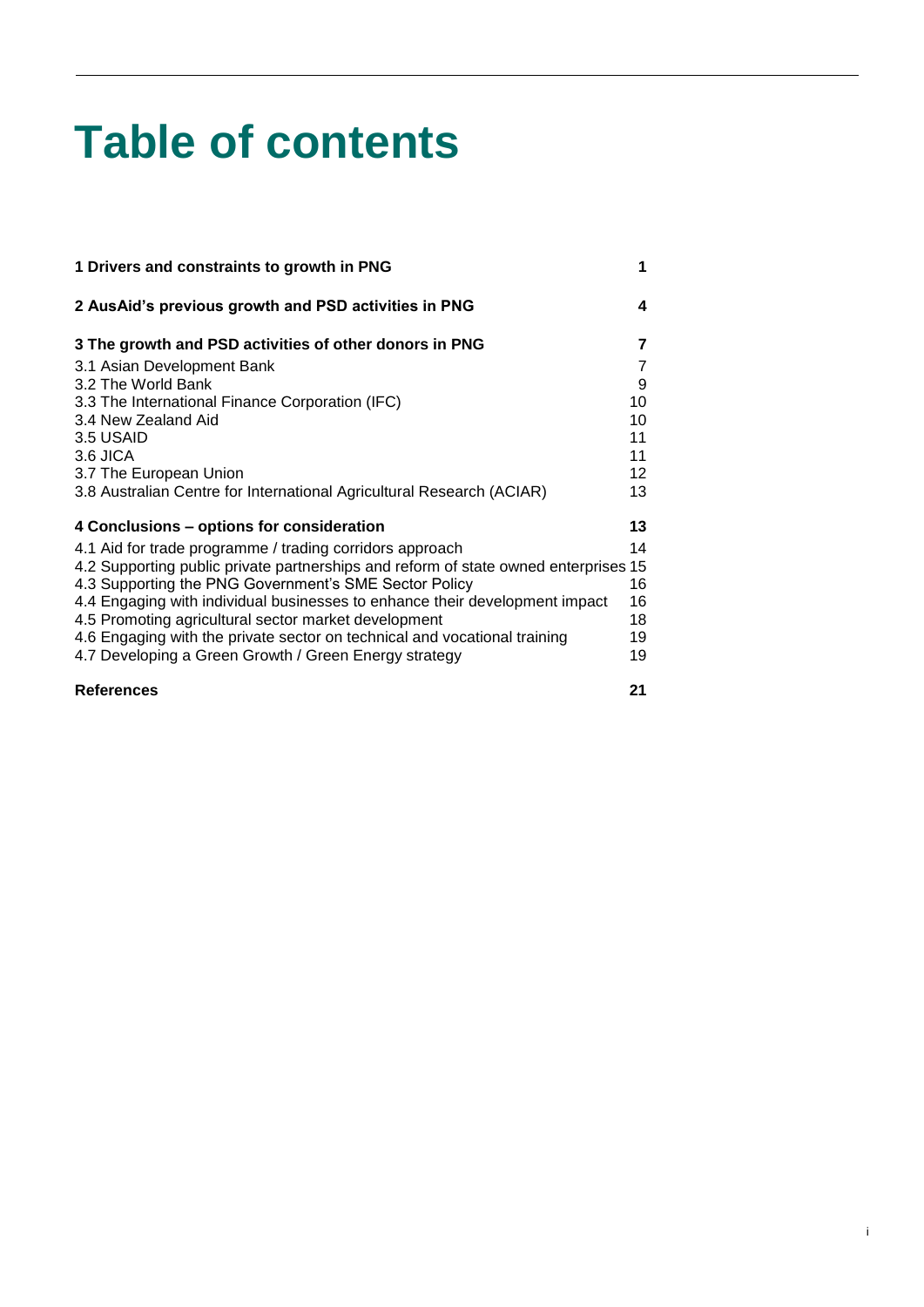## <span id="page-3-0"></span>**1 Drivers and constraints to growth in PNG**

This section summarises the drivers and constraints to growth and PSD in PNG, drawing heavily on existing literature, particularly Barker (2012) and a number of other key sources.

Papua New Guinea has experienced positive economic growth since the early 2000s, and around 6% or above per annum since 2007. This is a reflection largely of the strong international demand and resulting high prices for PNG's natural resource-based export products, and associated investment. However, GDP per capita remains low, at £2,600 per year in 2012. In 2011, agriculture accounted for 36% of GDP, industry for 45% and services for 20%<sup>1</sup>.

Despite abundant natural resources, PNG has failed to provide sufficiently broad-based economic and social opportunities for the majority of its population. The challenge is how to capitalise on the natural resources to create more broad-based economic opportunities, for local producers, entrepreneurs and SMEs. The economy is also constrained by geographical factors and a widely dispersed population, which raise the costs of infrastructure and service provision and reduce market access.

Performance has been undermined by poor economic management, governance and coordination, with deficient expenditure and accountability of spending on core public goods such as transport infrastructure, but also on effective provision of law and order, education and health. This together with poorly-performing state-owned enterprises, often enjoying a monopoly position, seriously undermines service provision, pushes up the cost of doing business, and reduces the competitiveness of the private sector generally.

ADB (2012a) finds that SOEs in PNG have generated a substantial cost to the government in terms of ongoing fiscal transfers and other subsidies, and to the detriment of the poorer segments of the population due to the generally poor quality of the services provided and limited range of delivery. By absorbing large amounts of scarce capital stock on which they provide very low returns, crowding out the private sector, and diverting public funds that could otherwise be invested in such high-yielding social sectors as health and education, SOEs have acted as a drag on economic growth.

Dutch Disease is another potentially significant problem, as revenues from major extractive investments can push up the value of the currency, which undermines the competitiveness of other sectors, such as agriculture, tourism and manufacturing. Appropriate macroeconomic measures, the effective use of a sovereign wealth fund as is being planned in PNG, and a focus on budget transparency, investment in infrastructure to open up broader opportunities, and structural reforms to help develop competitive markets and broader based growth, would help to mitigate this risk. PNG should seek to prevent the creation of a dual economy, where the operations of the extractive industry and the failure of the State to manage and utilise the proceeds from that extraction, serve to undermine rather than support, the prospects for other economic sectors, as has occurred widely in developing countries with major resource assets.

The formal sector remains small, and there is a serious skills shortage – identified as one of the biggest constraints by the business community. The labour market suffers from intermittent peaks in demand, such as during the LNG construction project, where shortfalls of skilled labour are met by overseas staffing. There is a need to adapt education and training capacity to meet market needs, and create a

<sup>1</sup> http://devdata.worldbank.org/AAG/png\_aag.pdf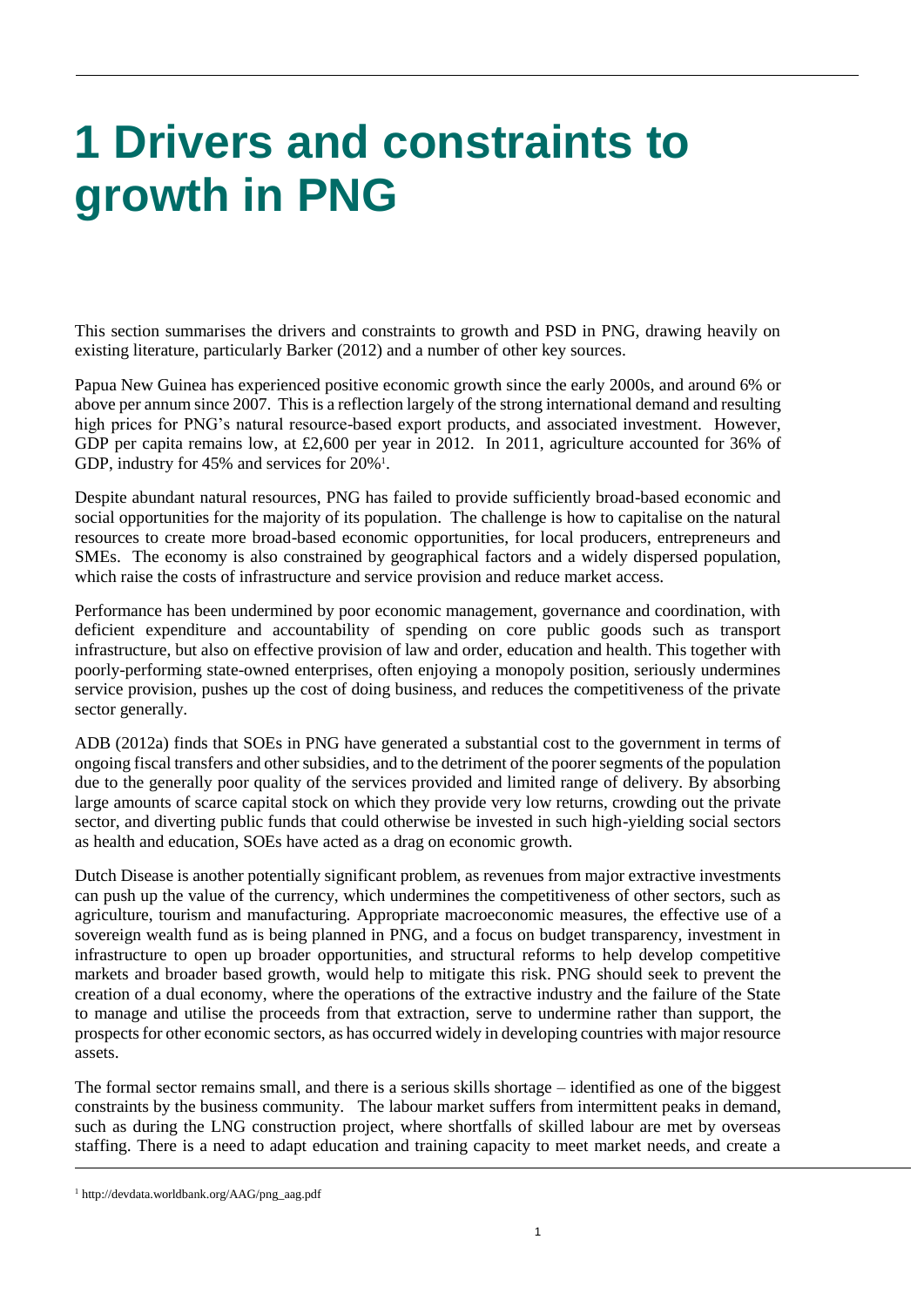suitably skilled and adaptable workforce. This will require labour market research and regular dialogue between government and the private sector, education providers and employers, and better partnerships in supporting technical and vocation training colleges and workplace training and apprenticeship, as well as education. In discussions, constraints to women's participation in labour markets including gender violence were posited as another possible factor reducing productivity and thus growth.

The smallholder agriculture sector and informal economy continue to provide subsistence and income earning opportunities for the majority of the population, producing the majority of food and most of PNG's export cash crops (such as coffee, cocoa, copra and oil palm). Around 85% of the labour force is involved in agriculture, far exceeding those in any other sectors<sup>2</sup>.

It is argued that recent increased agricultural earnings gained from production and export (or import replacement) remain attributable largely to improved prices, with limited supply response or further direct investment. Some positive initiatives are being taken to encourage agricultural production and access to niche markets, but poor access to markets, credit, training and institutional support, and local law and order and land security problems reduce farmer incentives. Poor governance and management of agricultural markets in the past e.g. through dysfunctional commodity boards for example, has also had a negative impact on the development of these markets. The Kina's appreciation and lower commodity prices along with limited support to the sector from either government or development partners jeopardise prospects further. Both the coffee and cocoa sectors are currently in some difficulty, as a result of lack investment in the supply chain, lack of extension services and disease, with potentially serious implications for poverty given the numbers of people affected.

USAID funded a diagnostic on Agribusiness Commercial Legal and Institutional Reform (AgCLIR) in PNG in 2012, with additional support from NZAid and APEC. The report examined opportunities and challenges of agricultural business in PNG. Key constraints identified include: inadequate access to education and extension services; implementation failures in relation to relevant laws and regulations, including a lack of enforcement of quality standards which has undermined the potential for value addition along the supply chain; the impact of traditional social systems within PNG which undermine incentives to increase production; and traditional systems of customary land ownership, and the lack of a clear mechanism to enable investors to access land while protecting legitimate claims of smallholders, which has led to significant underinvestment and under-utilization of land. The paper sets out many detailed recommendations for reform but concludes that:

"An effective response to these issues will require advocacy, yet across each commodity subsector, industry participants lack a coherent vision and voice that represents the value chain from producer through trade, processor, and/or exporter…. The recommendations to these constraints will require a participatory process and dialogue among key stakeholders to undertake the reforms necessary to improve the enabling environment for the agricultural sector. Importantly, the recommendations made in this report will require unambiguous national leadership as well as a firm commitment to a reform agenda if there is any likelihood for success."

Increased log exports in recent years reflect both stronger prices, weak oversight, and easier access to new forest resources, widely obtained by some interests under special agricultural and business leases (SABLs), purportedly for agricultural projects, but in practice largely to obtain timber, and usually without the owners' free and informed consent. This has undermined both sound forestry practice and genuine agricultural investment.

High commodity prices and weak governance have also fuelled speculative land and resource grabbing, marginalising the rights of customary resource owners, but also restricting options and potentially undermining genuine investment and resource management initiatives. Lack of rigorous process, entailing customary landowner consultation and free and informed consent, undermines prospects for successful project development, which requires adequate investment in thorough groundwork. Land

<sup>2</sup> http://www.indexmundi.com/papua\_new\_guinea/labor\_force\_by\_occupation.html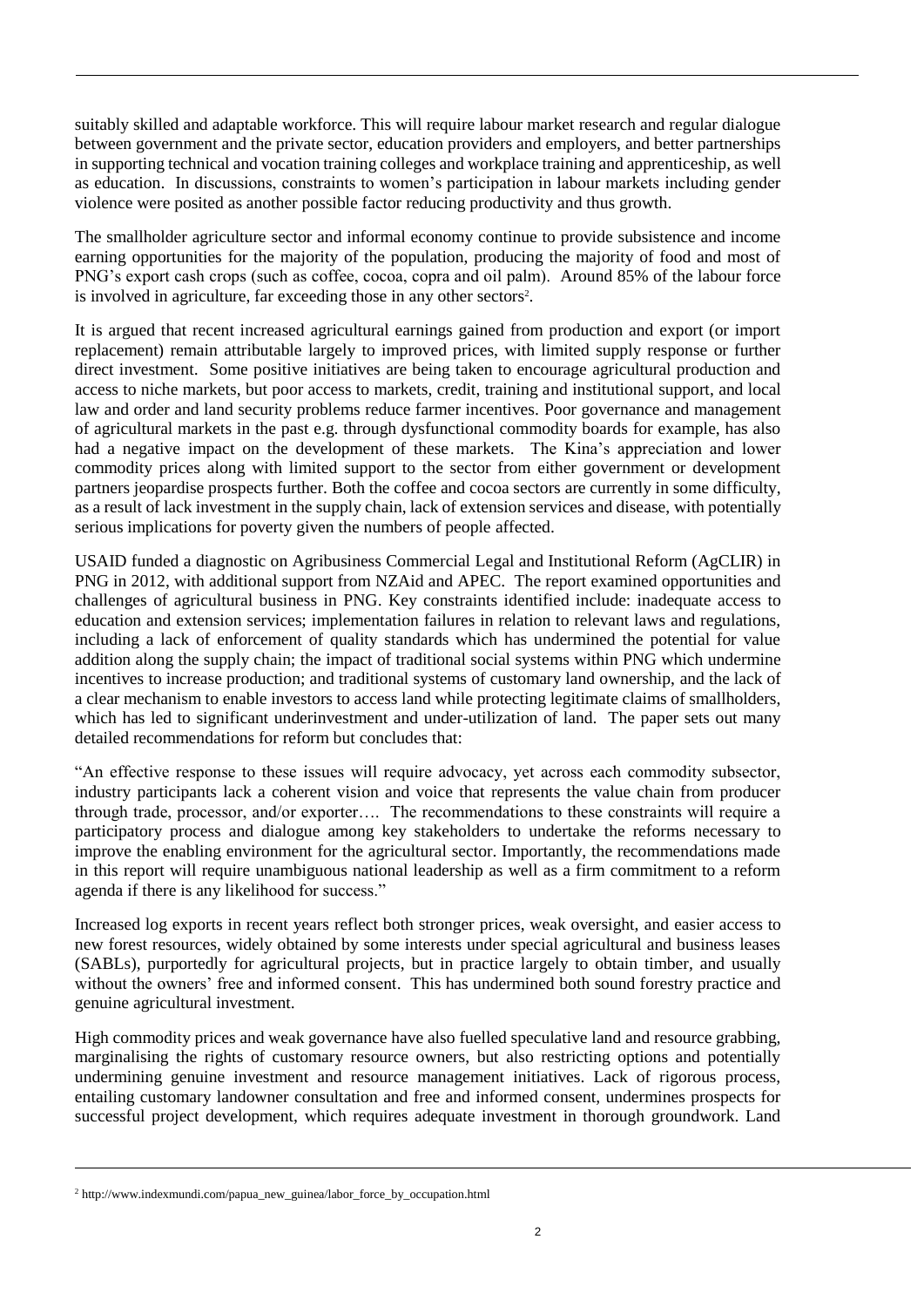laws have recently been amended to facilitate land-based development, and time will tell whether these reforms will be effective.

A very positive assessment by ANZ Bank (ANZ, 2013) of PNG's potential future growth prospects, argues that PNG's resource endowment and geographical location will allow it to capitalise on Asia's industrialisation and urbanisation over the next few decades, as this generates growing demand for the commodities that PNG already produces – energy, metals, wood products and foodstuffs. It estimates that PNG has the opportunity to grow resource sector export revenues by four to six times their current levels, to US\$23 billion - US\$36 billion by 2030 if the estimated US\$112 billion in required capital investment can be attracted. The report argues that the wealth generated by this resources boom in PNG should be invested in infrastructure in order to support the agricultural development which will be necessary for longer-term growth.

Increased East Asian demand also poses risks, and the PNG Government will need to negotiate contracts carefully, to ensure PNG's best economic interests are served, for example by maximising local benefits, such as local employment and capacity building, and ensuring that extraction is conducted in an environmentally sustainable way. This is particularly important given that PNG's environment and natural capital provides livelihoods for the majority of the population and will be important for sustaining longer term economic development. PNG's resource extraction industries should be encouraged or required to maintain high social and environmental standards. The business case to do this should be fairly strong anyway, given that mineral based industries in PNG are dependent upon good local community relations, particularly with the unusual hybrid tenure system for extractive operations, entailing state ownership and approval but also usage rights effectively granted by customary landowners.

Adherence to internationally accepted and verified standards (such as ISO, Roundtable on Sustainable Palm Oil, and forestry and fisheries stewardship certification), can help to build trust and facilitate collaboration and promote sustainable resource use, and support to SMEs to meet these standards can improve access to markets. The PNG government should also adopt EITI procedures for disclosure and verification of transactions.

In order to promote more sustainable and inclusive forms of growth, PNG will need to diversify, not just as a primary producer of minerals or other natural resources like agricultural and marine products, but also moving up the supply chain to provide more added value to a wide range of products such as speciality foods and essential oils. In addition, PNG should develop the service sector, which has proven the fastest growing sector in many other countries, from ITC to tourism and hospitality, finance, insurance, education, and utilities. In terms of tourism, overseas visitor numbers are growing, but remain low compared with other Pacific tourism destinations, due to concerns about security, high costs, and limited tourism infrastructure and services.

International comparisons on ease of business transactions shown in the World Bank's annual "Doing Business" survey 2013, has ranked PNG 104 out of 185, and well behind the region's leaders, like Samoa, Fiji and Tonga ranked 57th, 60th and 62nd respectively, and the regional average at 86. PNG continues to record a very poor ranking on enforcing contracts (166/185), dealing with construction permits (159), dealing with insolvency (125) and trading across borders (120), but surprisingly good rankings for getting electricity (25 – though that's registering, rather than necessarily receiving the power routinely), and protecting investors (49). In 83<sup>rd</sup> place for getting credit, PNG has shown a marked improvement from 135<sup>th</sup> place in 2005.

The Institute of National Affairs (INA) has undertaken a Private Sector Survey every five years, the latest conducted in 2012, to assess the business environment as perceived by private sector participants themselves. Most business in the 2012 survey considered that the business environment had improved since 2006, although the biggest impediments to business remained largely the same: law and order and security issues, corruption, poor transport infrastructure, deficiencies in PNG's electricity infrastructure and services, skills shortages and weak telecommunications infrastructure, although the latter has improved considerably since 2007.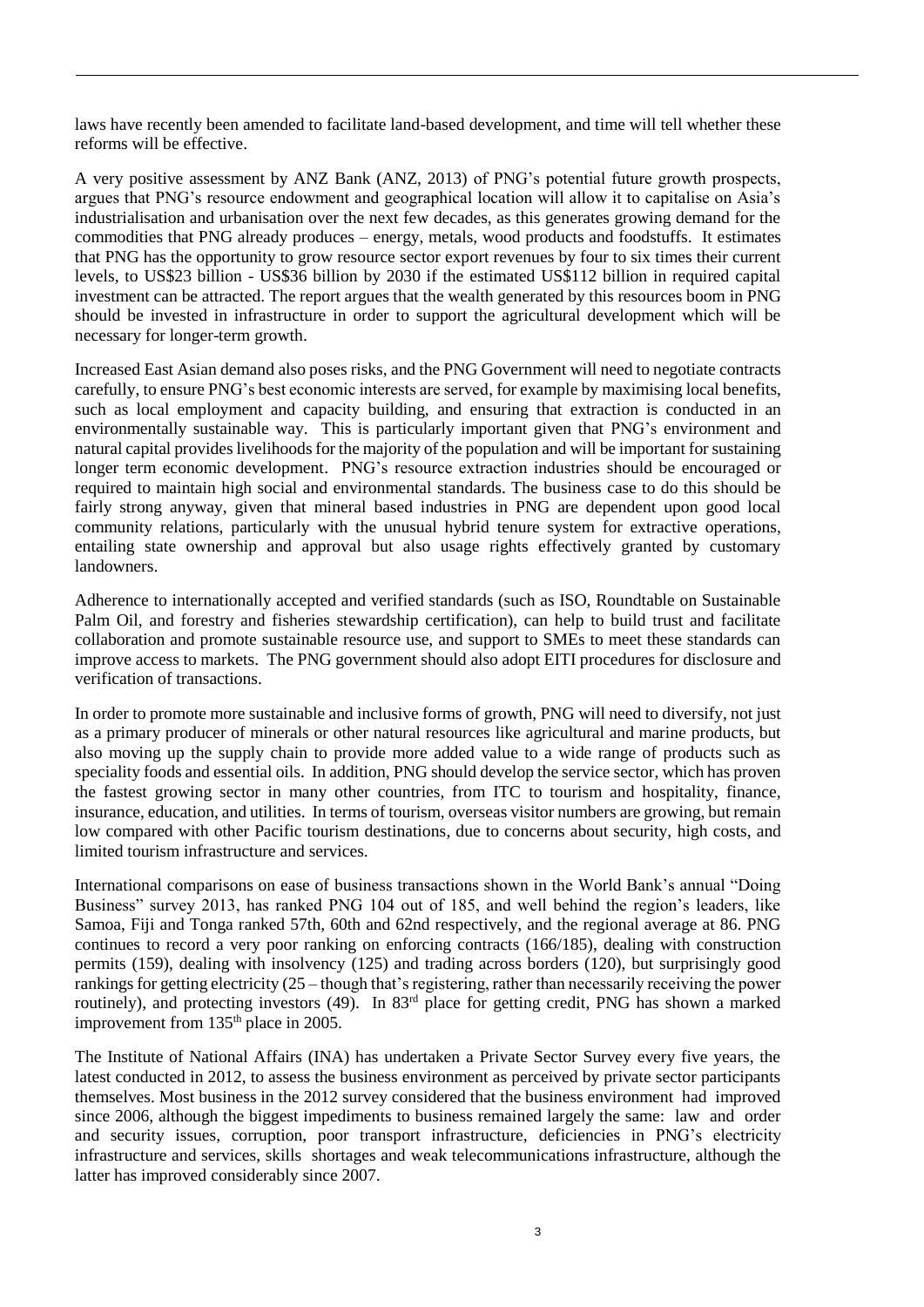Based on a diagnostic study, ADB (2012) identifies the main constraints to inclusive economic growth in PNG as (i) weaknesses in governance and institutions; (ii) poor infrastructure (transport, electricity, and water supply); (iii) shortages of skilled human capital and poor and unequal access to affordable and quality education; and (iv) lack of and unequal access to affordable and good quality health services.

Political instability and political risk remain a big concern for business. For example, in the Government's new SME Policy and Masterplan, the possibility of reserving industry for PNG citizens has been raised, and of enforced take-over of foreign owned businesses, as has happened in the case of the Ok Tedi Mine. This increased policy uncertainty is reportedly leading to a rethink of future investment plans by existing foreign-owned businesses in PNG.

As noted, service delivery in PNG has been poor, which itself drives up the cost of doing business. Yet the private sector can itself potentially contribute significantly to filling this gap in service delivery, particularly through PPPs, but also as add-ons to their core business function. Indeed, many private businesses including in the mining/petroleum field already do provide a range of local services, either working alone or in partnership with government and NGOs.

But doing business in PNG can be challenging enough, especially as many of the normal public goods provided by the State in other countries do not exist or barely function, so some businesses feel that their costs are already high enough, with back-up generators, added security measures, maintaining local access roads and communications etc., without also being expected to provide local health, education and training functions, or working with government to develop other local infrastructure and capacity. Thus it will be important to get the balance right between attracting investment into PNG, and working to maximise the development impact of private sector activity.

## <span id="page-6-0"></span>**2 AusAid's previous growth and PSD activities in PNG**

The PNG Australia Development Cooperation Strategy over the period 2006-2010 stated that AusAid's work in PNG would have a particular focus on four core areas:

- Improved governance and nation building
- Sustainable broad-based economic growth and increased productivity
- Improved service delivery and stability
- A strengthened, coordinated and effective response to the HIV/AIDS epidemic

Much though not all of AusAid's work relating to the growth and private sector development agenda was at that time located under the heading of sustainable broad-based economic growth and increased productivity, which included:

- Supporting improved macro-economic management
- Maintaining key economic transport infrastructure, including roads, bridges, airports and wharves
- Building local research capacity for technical innovation in agricultural productivity, socioeconomic issues, marketing and land (including support to ACIAR, see section 3.8).
- Supporting smallholder agricultural producers through funding for research and dissemination of innovative technologies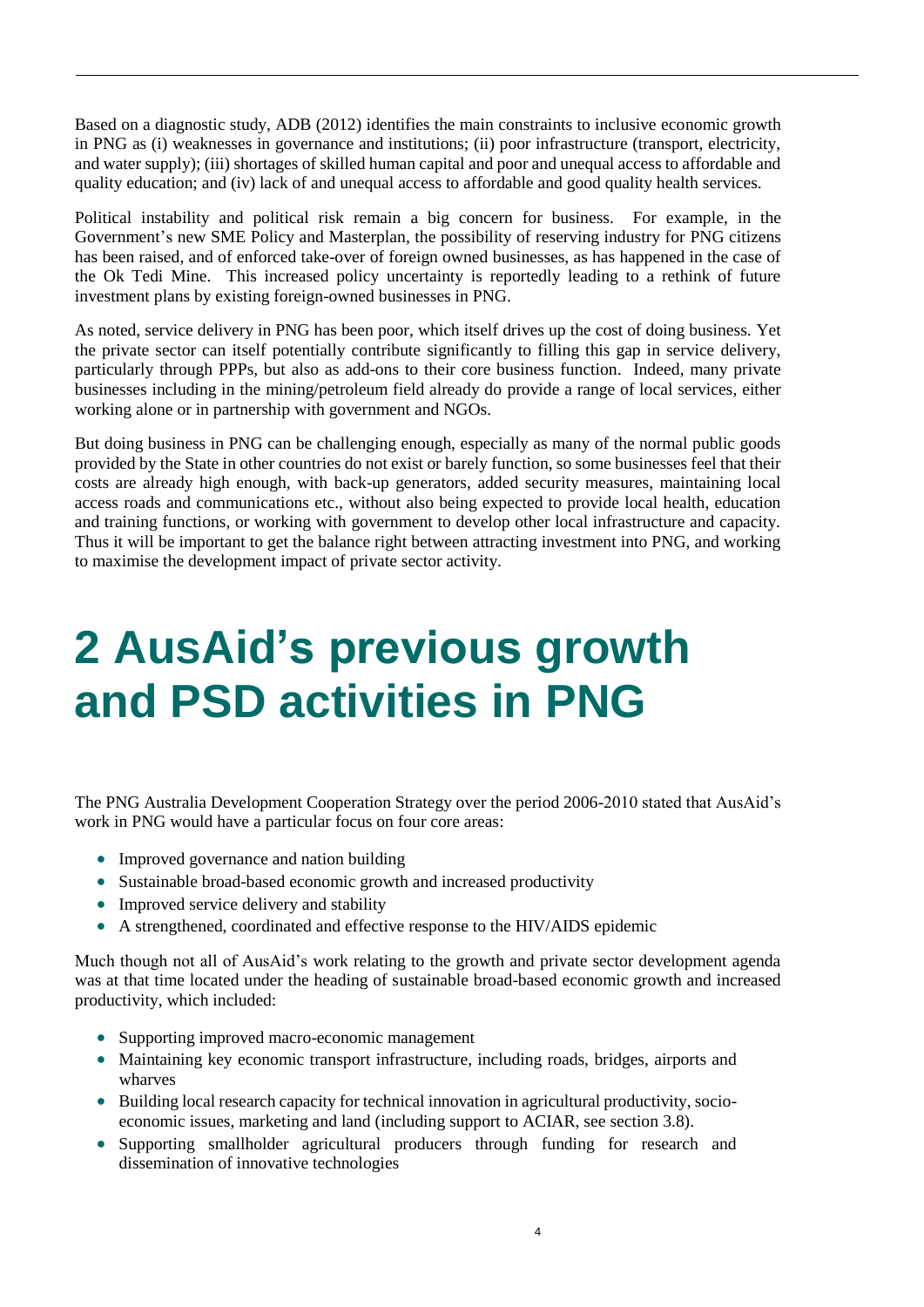- Supporting small and medium enterprise development and the informal sector through basic skills training, legal and regulatory reform, capacity building for private and public service providers and access to affordable finance
- Improving access to microfinance through support for service delivery, regulatory reform and training
- Investing in a more productive workforce through training, including a scholarship programme and in-country support for schools, universities and the Pacific technical training facilities
- Supporting the development of standards and certification for technical and vocational training

The document: "AusAid and the Private Sector in Papua New Guinea" (undated), sets out how AusAID's private sector programming in PNG has aimed to reduce poverty and promote sustainable economic growth by:

- supporting the enabling environment for broad-based, private sector growth, including through supporting economic policymaking, partnering with IFC and ADB to strengthen institutions for service delivery, investment in roads, efforts to improve law and order, and supporting the Agricultural Research and Development Support Facility. The PNG Incentive Fund, for example, has provided infrastructure and public goods development by or through private sector and civil society bodies.
- contributing to programs and policies that assist the private sector to grow and prosper, including by partnering with ADB on its Microfinance and Employment Project, the Enterprise Challenge Fund, the Agriculture Innovations Grant Scheme, and the Young Entrepreneurs Scheme.
- engaging in dialogue with business to improve mutual awareness of development challenges, including by sharing information, networks and experience with private sector and professional associations engaged in development activities including the Australia PNG Business Council, and playing an active role in the Quarterly Private Sector Development Coordination meetings involving other donors. AusAID also co-funded the Consultative Implementation and Monitoring Council (CIMC) which has facilitated government-private sector-civil society dialogue.
- partnering with the private sector in delivering AusAID's program in PNG, including sector programs such as health and education where opportunities for the private sector to play a stronger role in the delivery of basic services have been identified, particularly in rural and remote areas, in the distribution of books to schools or drugs to health centres for example, as well as supporting joint work with education institutions, industry and employer associations to identify and address skills shortages and capacity constraints to sustainable economic growth in the private sector.

Various other projects have included components of business engagement. For example, AusAid's Effective Governance portfolio, which includes law and justice reform and strengthens government capacity for service delivery, has promoted private sector involvement through a 'Community Crime Perception Survey,' which as part of the research specifically targeted businesses in order to understand what they were doing about crime, the costs generated and the impact crime had on employees. AusAid also supported the Yumi Lukautim Mosbi Projek (YLM) aimed at reducing crime and enhancing public safety by engaging grassroots PNG society, in particular the residents of Moresby, and combining their efforts with appropriate law and justice sector agencies. Private sector companies, being major stakeholders in urban safety, participated in the project with a focus on better service delivery and engagement of community.

AusAid has also been closely working with the PNG Government to improve health services and offer better access to essential health care. This programme has promoted private sector involvement through a partnership with Oil Search Foundation to help implement its HIV AIDS and malaria programmes and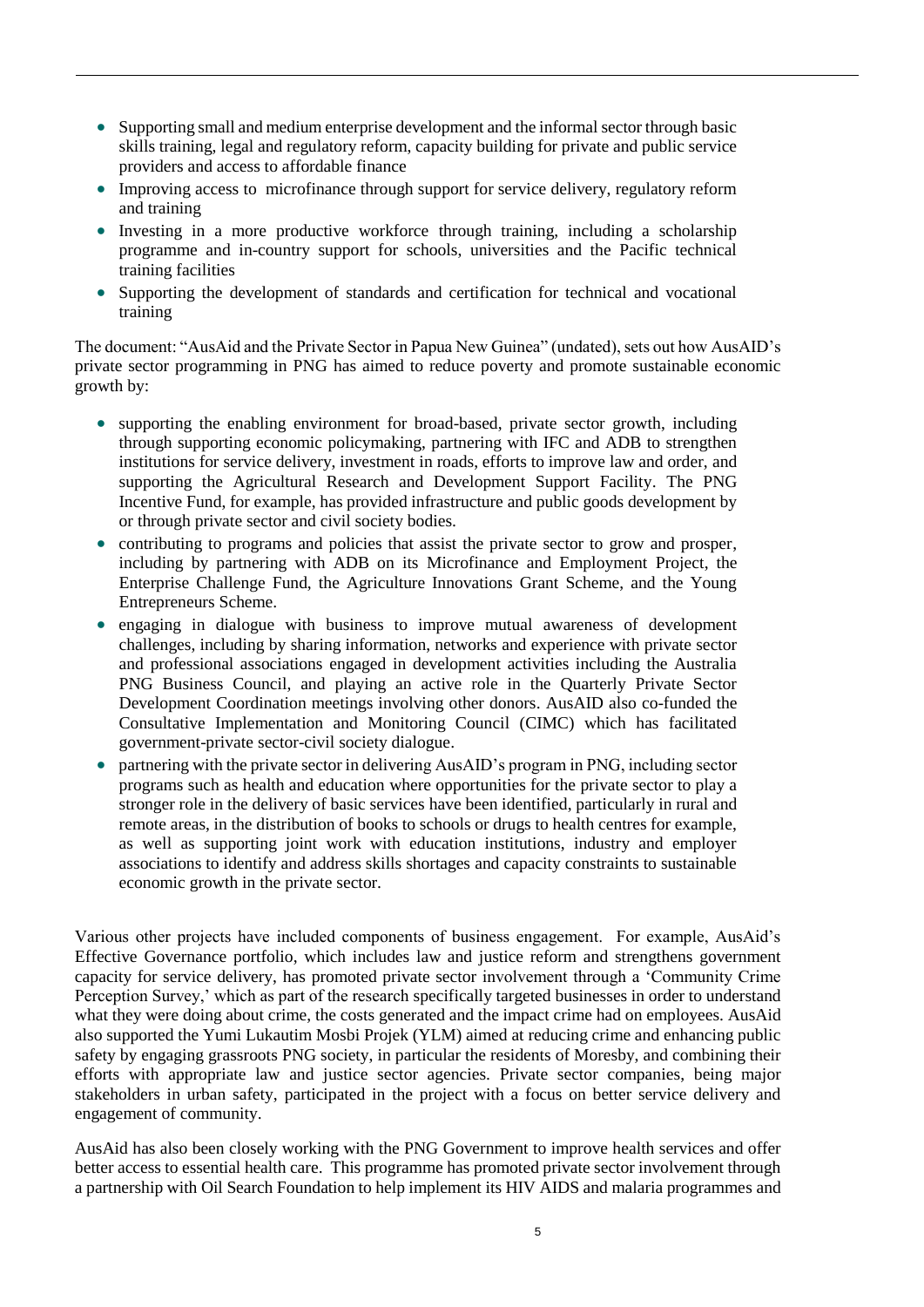to provide reproductive health training and family planning. Its partnership with City Pharmacy is contributing to the fight against HIV by buying and distributing condom vending machines throughout their extensive retail network. AusAid has also explored a potential partnership with Digicel, a local telecommunications company, to provide mobile health services to rural workers and to develop a mobile phone stock management system for medicines.

AusAid ran the Enterprise Challenge Fund (ECF) for the Pacific and South East Asia from 2007 - 2013, a pilot project which provided grant funds directly to businesses in Asia and the Pacific. The fund ran competitions for private sector applications offering innovative solutions to address market failures and stimulate long-term inclusive pro-poor economic growth, with businesses providing at least 50% of their own funding. Four projects were funded in PNG. However, one of the lessons learned was that in the Pacific, limited regional business support services, perceived lack of human capital and management experience within companies looking at difficult, export focused ventures, meant that better commercial sustainability and broader impacts would have been enhanced by additional technical support services. Thus the typical challenge fund model needs to be adapted in order to address these impediments in the Pacific. Alternative approaches including equity investments and linked business support services are currently being considered.

AusAid has also been supporting the Pacific Private Sector Development Initiative, a technical assistance facility established by the Asian Development Bank and co-financed by Australian Aid to assist Pacific countries increase incomes, jobs and economic growth through private sector growth. PSDI commenced in 2006 and is now in its second phase (2009-2013). PSDI activities in PNG are discussed further in the section on ADB activities below.

AusAid has also been working in partnership with the ADB over the last decade to expand the provision of microfinance through the Papua New Guinea Microfinance and Employment Project, which linked small village-based providers with formal microfinance institutions to expand outreach and formalise the sector. Training in market research, product development and product costing was also provided to microfinance institutions, and a new legal framework with the Central Bank was prepared to facilitate the development of microfinance, and pilot the broadening of operations of a number of commercial banks and financial institutions.

In recent years however, AusAid's engagement on PSD has decreased in PNG, and improving governance has become the main focus of activity, along with service delivery and infrastructure development, as these have been considered the most binding constraint to growth and PSD, reflecting the conclusions of many of the diagnostics discussed above.

But a new Pacific Growth / PSD Strategy is currently being developed. It is proposed that the objective will be to promote "poverty reduction through economic growth in the formal sector", and that a threepronged approach will be adopted, focusing on: (i) private sector development; (ii) aid for trade and (iii) labour mobility. Under this, there will be five work areas:

- Creating an environment for growth and investment
- Identifying, securing and growing markets
- Advocating and facilitating positive change for business
- Building a work ready and mobile labour force
- Improving economic infrastructure

The Strategy is intended to be a regional framework for the new Government's agenda in the Pacific and a guide to bilateral programming on economic growth.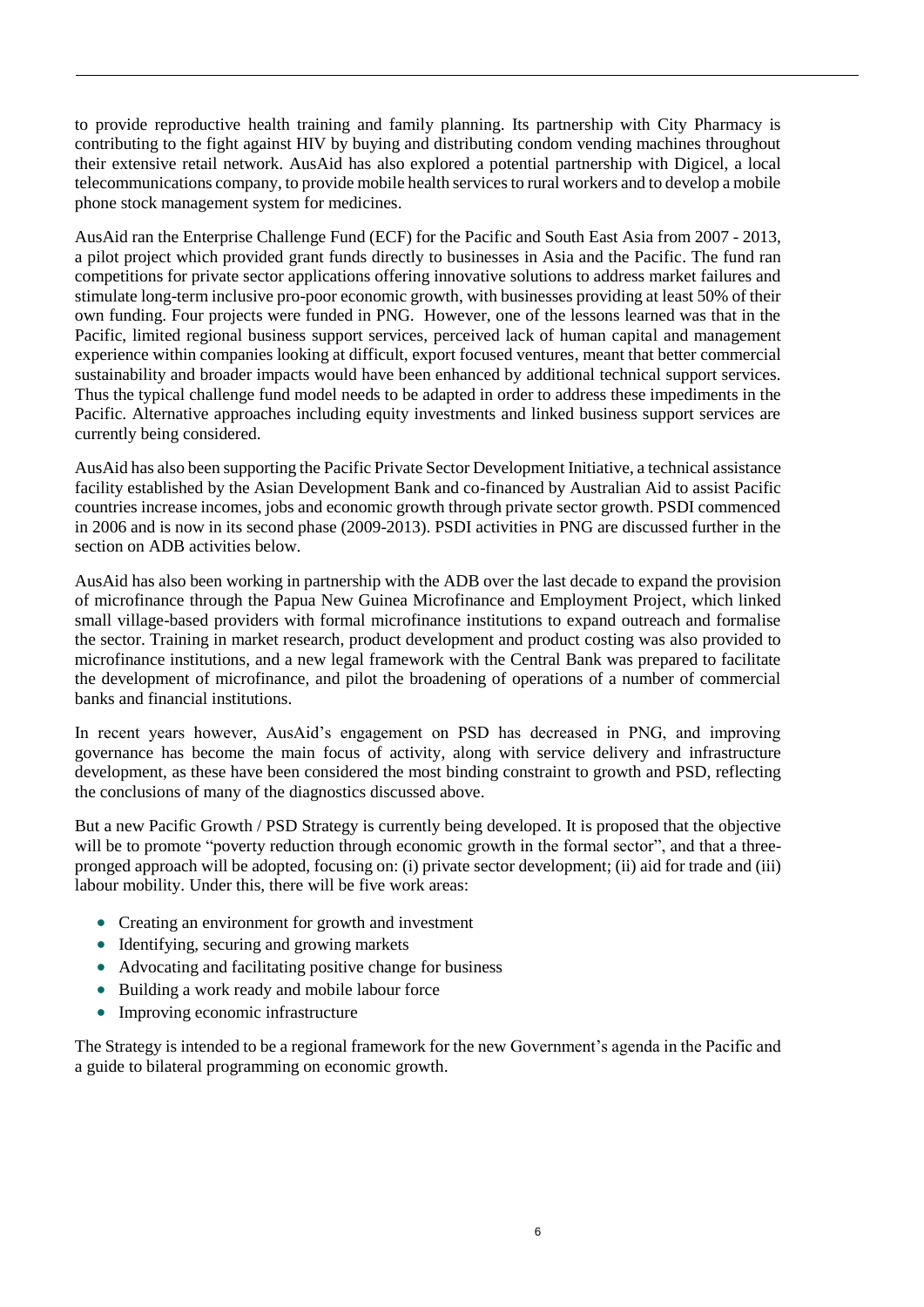## <span id="page-9-0"></span>**3 The growth and PSD activities of other donors in PNG**

#### <span id="page-9-1"></span>**3.1 Asian Development Bank**

The ADB is PNG's second largest development partner, with around a US\$1 billion portfolio of current projects. The country partnership strategy (CPS), 2011-15, prioritizes investment in infrastructure (roads, seaports, and airport rehabilitation and improvement; and renewable power generation and transmission), PSD, and regional cooperation.

ADB is also running the Private Sector Development Initiative (PSDI) at the regional level, funded by AusAid / DFAT and New Zealand Aid. This has five focus areas within PNG:

- 1. Access to finance: including promoting financial inclusion and supporting mobile banking and capital market development. They are considering developing a regional capital market, including for SMEs, as the current market is very illiquid in the region. PNG could potentially be the host country for a new stock exchange.
- 2. Business law reform: including the establishment of a secured transactions registry, which in other countries has facilitated a significant increase in lending and thus has the potential to stimulate transformative change in PNG. They are also considering activities to promote improved institutional arrangements for cooperative societies. Cooperatives, which were prevalent during colonial times, declined in the face of poor management and lack of government interest in favour of individual entrepreneurs. There has been a recent modest revival, however with limited backup and oversight, and uncertainty over government responsibility or donor support, the future of cooperatives is fragile. ADB might look at the development of an online registry for coops, or ways to promote joint branding and marketing. While there is a demand for this from some quarters, the existence of wider political will is unclear.
- 3. Competition policy: The Independent Consumer and Competition Commission (ICCC) has requested support from ADB on legal reforms (e.g. to their powers of enforcement) that would improve their effectiveness. The ADB are waiting for the Government to put in a formal request for this assistance. ADB has also submitted a formal proposal to AusAid / DFAT on how ADB could potentially take responsibility for DFAT's support of this agenda going forward. AusAID also provided critical ongoing support to the ICCC, notably technical inputs, which have been critical to its performance, credibility and continuity.
- 4. Economic empowerment of women: This is a new area, in which around 4 specific initiatives are currently being identified and designed, with a view to piloting and possible scale-up. For example, one possible initiative being explored is a project assisting women to promote community-led rural electrification through selling home solar power systems. Another might be the establishment of a women's buying centre for cash crops. PNG could well be one of the focus countries for these projects.
- 5. State Owned Enterprise (SOE) reform and Public-Private Partnerships (PPPs): ADB has undertaken a benchmarking study entitled 'Finding Balance', and provided advice on reform to the policy and legal framework in PNG, to promote increased commercialisation of SOEs, and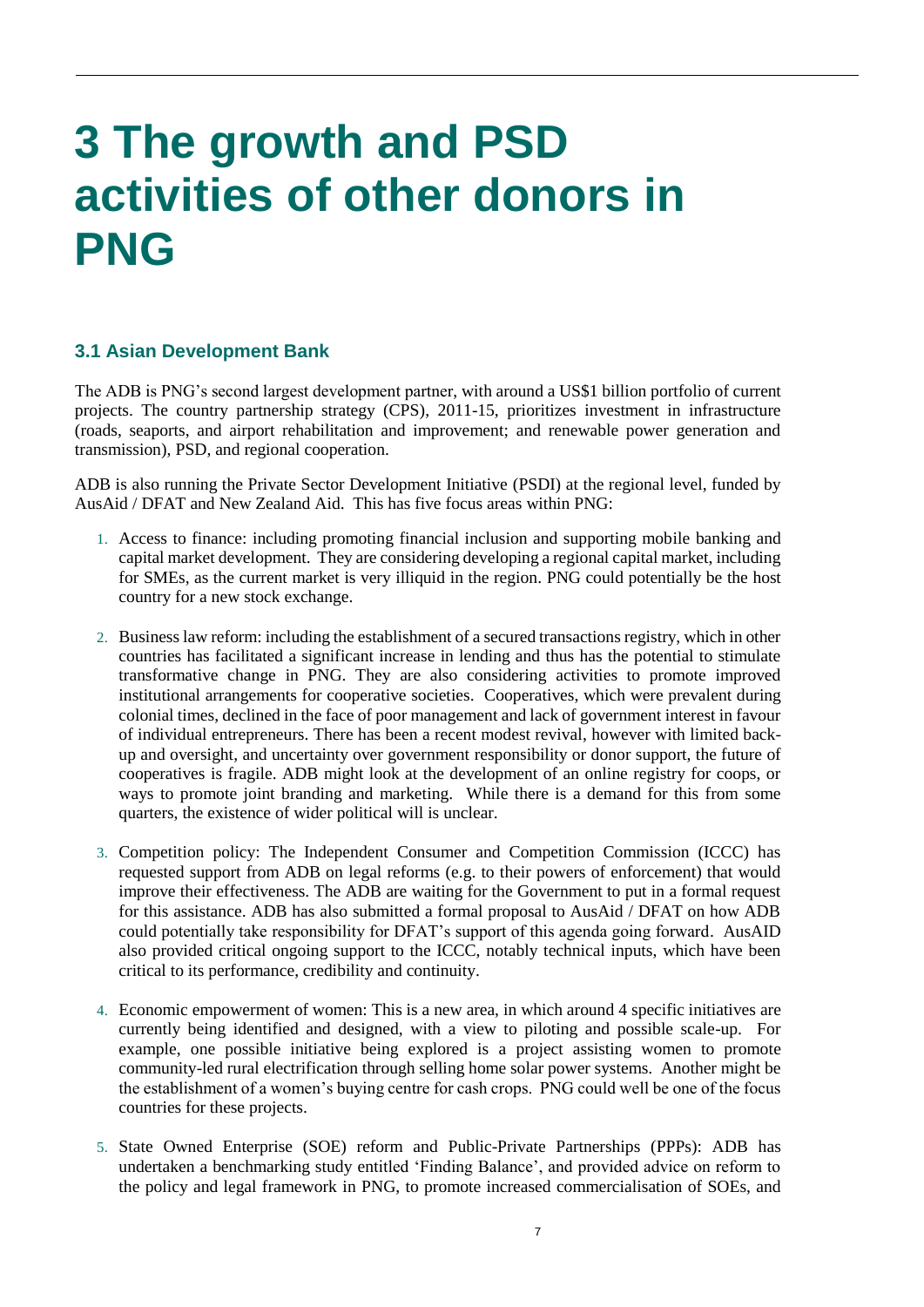improved capacity to monitor performance. But there is not much political appetite for privatisation currently – if anything, nationalisation is being promoted. Ministerial statements in support of reforms to ownership have been inconsistent with anti-private sector actions of Trade Minister Richard Maru in relation to New Britain Palm Oil and attempts by Prime Minister O'Neill to re-nationalise Ok Tedi, as well as Central province MPs monopoly trade deals struck over rice trade and production (INA, 2014). ADB is also working with the government to develop a national community service obligation (CSO) framework for SOEs that would pave the way for the introduction of competition into the SOE sectors by ensuring that CSOs are provided on a fully commercial basis.

PPPs provide one way to promote commercialisation where privatisation is not an option. The PSDI has worked with Government to develop the PPP policy since 2008. It is hoped that the legislation may be approved soon. ADB has also been setting out how the institutions could work, including the establishment of a PPP transactions centre, and support in the identification and analysis of PPP opportunities in order to develop a pipeline of projects. However, to date, no PPPs have been established, and there is perceived to be a lack of political will within Government to facilitate the process.

AusAid / DFAT has asked if ADB could manage and make suggestions for the creation of a facility to fund more activities within the ADB's current framework under PSDI.

#### **ADB's Microfinance Expansion Project**

ADB also runs the PNG Microfinance Expansion Project, to which AusAid has been a major contributor. The Project was set up in 2010, and builds on the achievements of the Microfinance and Employment Project, which was implemented between 2001 and 2010, and was also co-funded by the Australian and PNG Governments. This project aims to grow and improve PNG's microfinance sector by:

- strengthening the capacity of the microfinance industry to provide financial services to a broader cross-section of the community
- strengthening the capacity of microfinance clients and potential clients to utilize these financial services
- developing appropriate regulation for, and supervision of, microfinance institutions (MFI) and savings and loan societies (SLS) through the Bank of PNG (BPNG)
- increasing lending to micro and small enterprises (MSE) to increase rural income generation

#### **ADB's Smallholder Support Services Pilot Project**

ADB ran a Smallholder Support Services Pilot Project over the period 1999-2009. This was designed to test the viability of private sector approaches to technical assistance (TA) support for smallholder agriculture in PNG. The pilot project was primarily designed to generate a mechanism for service contracting and an increase in access to these TA services.

According to an evaluation (ADB, 2013), the number of private sector service providers was increased as lead farmers became service providers in their own areas and often became consolidators and market links, generating secondary economic benefits in their respective localities. The quality of services increased, market linkages improved, and service providers established an association to promote sector development. The trust accounts established through the project continued to be an important mechanism for flexible private sector–oriented service delivery. The financial management and post-harvest processing helped farmers to become more commercially-oriented.

However, counterpart funds from the Morobe provincial government were not fully provided during the course of the project, and while the government planned to replicate the pilot project approach through its National Agriculture Development Plan, 2006–2011, in the end the resources allocated were diverted for other priorities.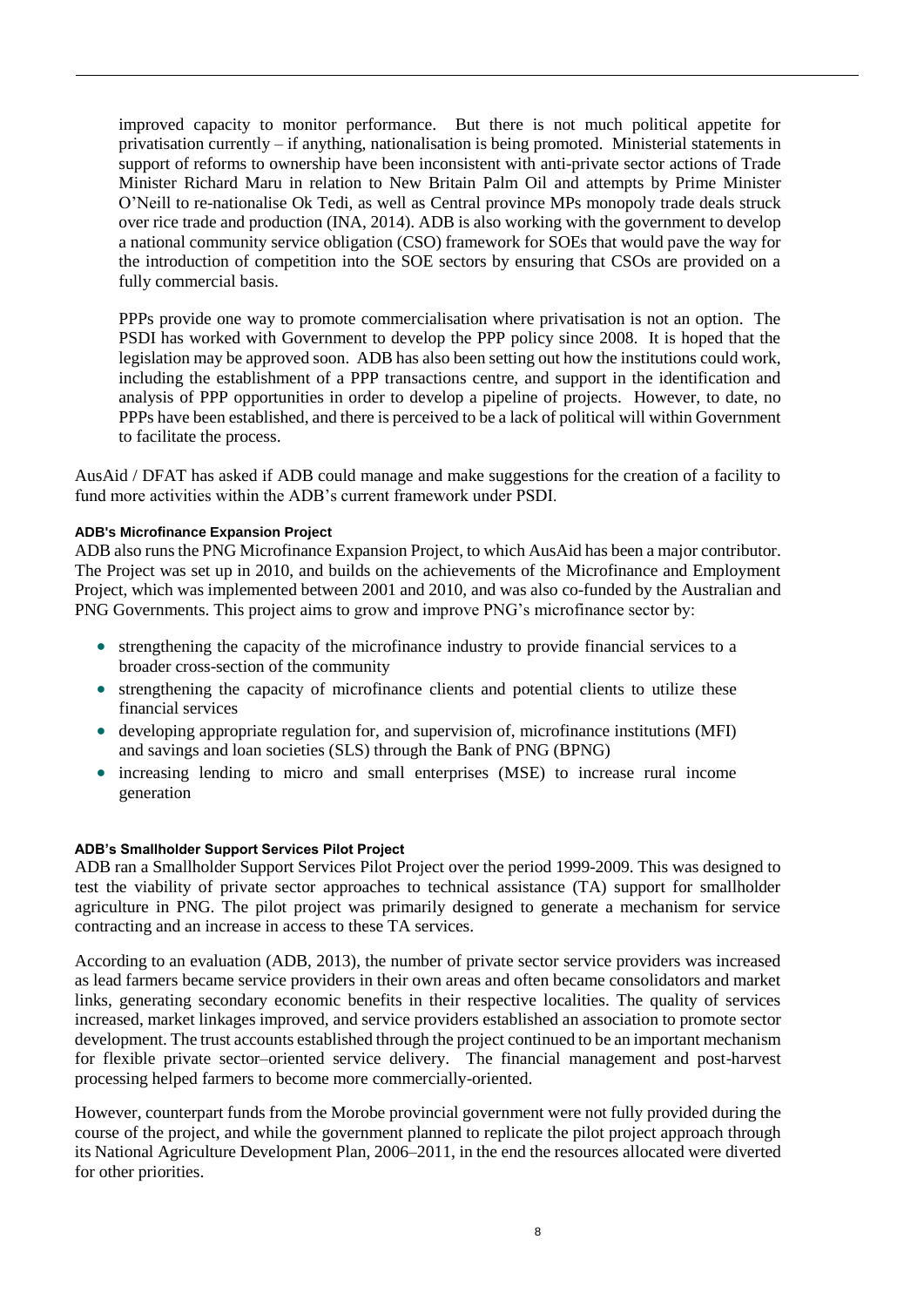#### <span id="page-11-0"></span>**3.2 The World Bank**

Under the World Bank Country Partnership Strategy, the Bank aims to promote private sector dynamism and structural transformation by supporting policies and reforms that would help the private sector to take advantage of the significant economic opportunities that exist. Funding includes IDA/IBRD investments in agriculture, transport infrastructure, telecommunications, and energy. The World Bank is also facilitating regulatory reform that would open up markets to FDI and new entrants in keys sectors including ICT (a sector in which the World Bank previously provided ICT analysis which facilitated the liberalisation process) and renewable energy. The World Bank is also supporting the government to continue SOE reform and leverage more diversified private sector investment. It has been taking a leading role with the Extractive Industry Transparency Initiative. It has also been involved with studies on financial competency, working with the Bank of PNG to support the development of suitable financial products, especially for low income households and informal sector SMEs.

Specific projects supported by the World Bank include:

**The Self Reliance Program for Women in Mining and Petroleum Communities:** This project conducted training and outreach in 14 sites across PNG, addressing governance issues and promoting institutional capacity building, income generation and skills training. The project was implemented by the PNG Chamber of Mines and Petroleum, with the support of gender staff of mining companies and NGOs, churches, and other civil society organizations, focused mainly on local women's associations.

**The PNG - SME Access to Finance Project:** This project seeks to improve access to credit for SMEs and increase the numbers of SMEs actively participating in the formal economy. The project has four main components i) A private sector-led SME finance risk sharing facility (US\$ 100 million) ii) performancebased technical assistance to financial institutions participating in the risk sharing facility (US\$ 3 million) iii) capacity strengthening of SMEs (US\$ 3.5 million) iv) support to the PNG Department of Commerce and Industry for SME strategy modernization (US\$ 4.0 million).

**The Urban Youth Employment Project (UYEP):** This project seeks to provide urban youth with income from temporary employment opportunities and to increase their employability. The Project focuses on youth between the ages of 16 - 25 years, including: a) those that have never accessed or not completed the formal school system; and b) those that may have completed their formal education but have still not been integrated into the labour market. The Project will also serve to increase economic productivity through investing in the routine maintenance and rehabilitation of infrastructure assets in the roads sector.

**The Smallholder Agriculture Development Project:** This project seeks to promote rapid economic growth in the rural areas in four oil palm growing provinces. This will be achieved by strengthening the smallholder oil palm sector by capitalizing on existing infrastructure, and by establishing replicable mechanisms for community-driven development.

**PNG Productive Partnerships in Agriculture (PPAP):** The development objective of PPAP for PNG is to improve the livelihoods of smallholder cocoa and coffee producers by improving the performance and sustainability of value chains in cocoa-and coffee-producing areas. There are three components to the project. The first component focuses on strengthening sector institutions and industry coordination. Existing stakeholder platforms for industry coordination will be consolidated to address short- and longterm issues such as sector governance, skills development in the industry, improvement in extension services, industry strategy on threats to quality, information within the industry, market development and crop diversification.

The second component of the project is focused on creating productive partnerships. The objective of this component is to increase the integration of smallholder producers in performing and remunerative value chains, by developing and implementing productive alliances between smallholders and the private sector and improving market linkages in the project areas. The third component of the project is strengthening infrastructure in order to enhance market access.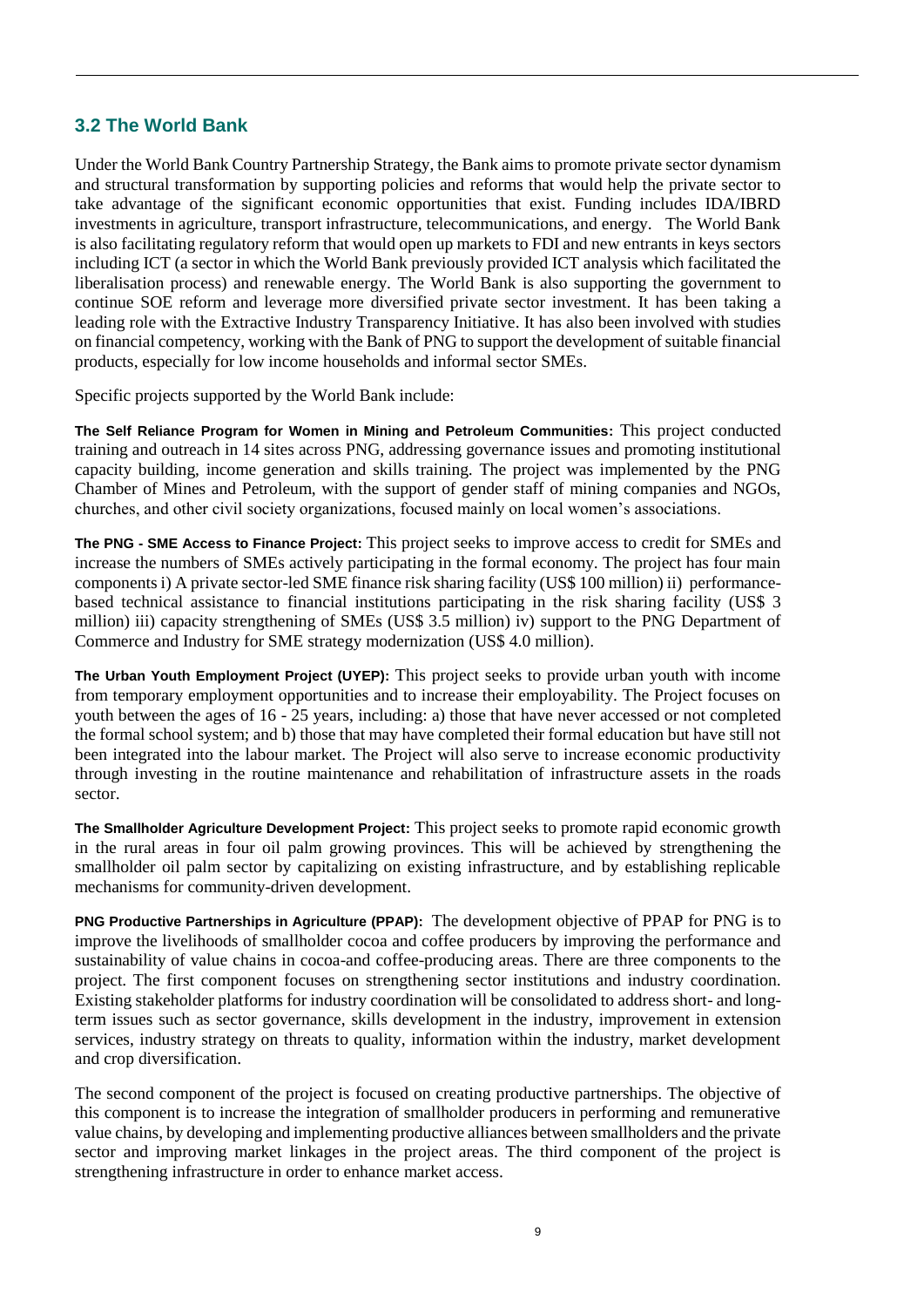According to one source, the World Bank has in the past promoted land reform, but this resulted or contributed to the Bank's withdrawal from PNG for a period, as a result of strong sensitivities around customary land issues.

The WB and IFC have also been providing assistance to women's empowerment in business, as well as in mining, through the new business coalition for women.

#### <span id="page-12-0"></span>**3.3 The International Finance Corporation (IFC)**

IFC supports business in Papua New Guinea through investments and advisory services, and working with government to create an investor-friendly environment to allow businesses to formalize easily and grow. IFC has scaled up its activity and funding commitments in PNG considerably in recent years, the latter standing at more than \$200 million in 2012. Particular areas of focus have included:

**Increasing access to finance and expanding infrastructure:** IFC is supporting a local bank, Bank South Pacific Rural, to develop mobile banking, providing farmers, small scale producers and rural women with a safe and secure way to transfer money. The facility is open to other banks, but no others have taken it up. IFC has also helped to develop the telecommunications sector, with investments in the telecommunications company, Digicel for example, which have expanded services and created business opportunities for entrepreneurs selling Digicel products.

**Promoting sustainable businesses, and creating new markets:** IFC is working to strengthen the management skills of entrepreneurs and to raise quality standards. IFC is also helping farmers adopt sustainable farming practices and capture a greater share of the certified coffee market, increasing their productivity, quality, and income.

**Improving the investment climate:** IFC is helping the government to simplify tax, licensing and registration processes, making it easier for businesses to comply with requirements. IFC is also bringing together the public and private sectors to address policies affecting businesses and has helped introduce an alternative dispute resolution program that is clearing the backlog of business-related disputes in court, saving businesses time and money.

In relation to agriculture, IFC is aiming to promote formalisation, through investments and advice to lead (usually large) firms in which they invest, on how to help small farmers which supply the lead firms, to formalise and increase productivity.

IFC has also been preparing the ground for PPPs to take place, responding to the many opportunities that are available, and putting in place appropriate institutional mechanisms and financing to support this. However, no PPP deals have yet been struck, perhaps reflecting a lack of political support for this approach, as noted previously.

The IFC has also provided some support to the National Working Group on improving business and investment climate, which was first set up as the group on removing impediments to business and investment in 2004.

#### <span id="page-12-1"></span>**3.4 New Zealand Aid**

PNG is the second highest aid recipient from NZ Aid after the Solomon Islands. NZ Aid is interesting in that it has stuck to sectors where it has a comparative advantage, notably agriculture, and has provided long-term commitments that support domestic planning. The main objectives if NZ Aid's support are stated as being:

- Increased and sustainable income from agriculture.
- Increased electrification.
- A healthier population.
- A better trained workforce more aligned to market needs.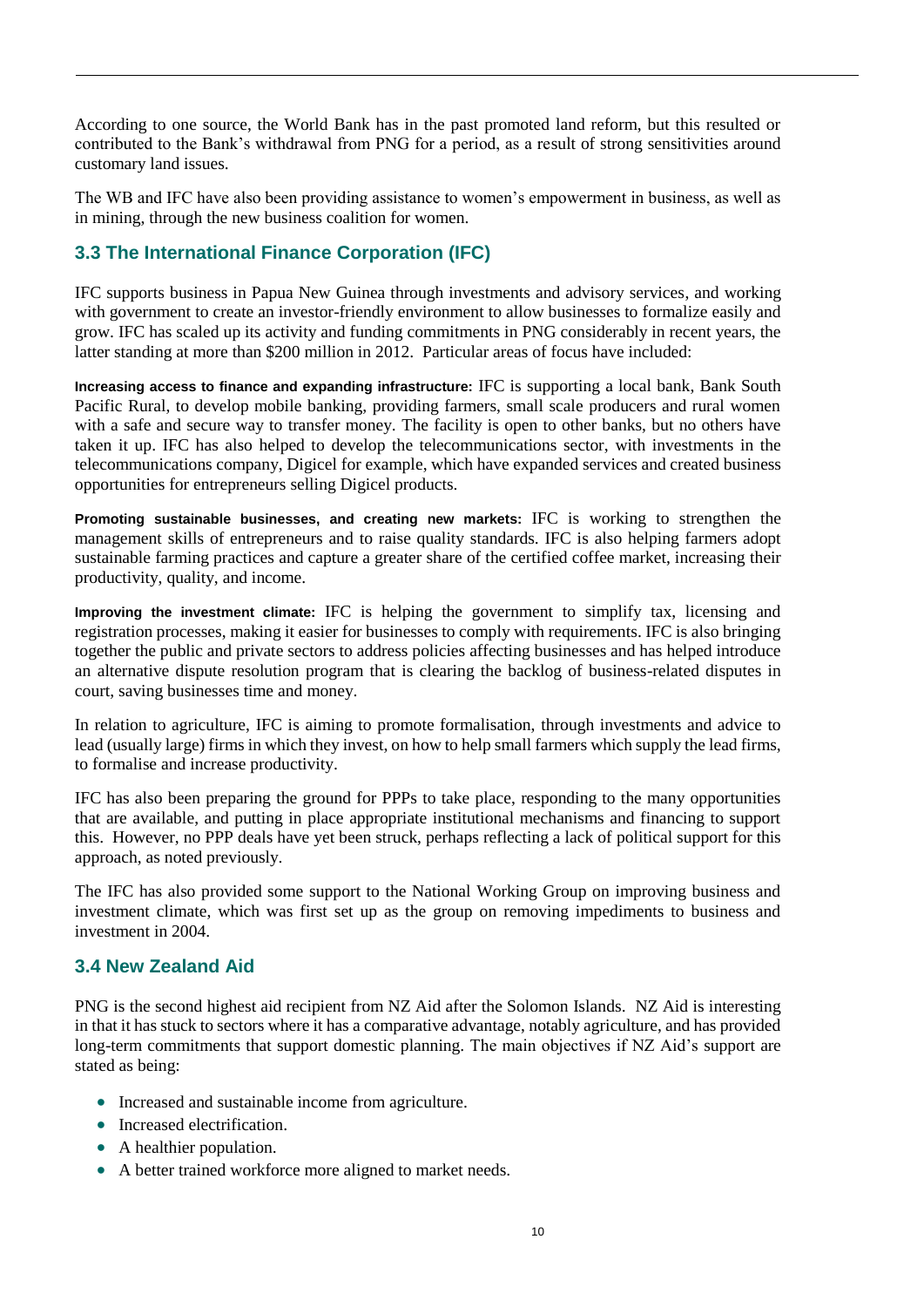The NZ Aid Programme assistance to PNG is guided by a 10-year joint strategy (2008-2018). The strategy aims to improve economic development opportunities for rural people and improve social services in education and health.

Through its efforts to promote rural economic development, New Zealand provides support to strengthen PNG's agricultural sector. This includes support for:

- The Fresh Produce Development Agency, which links farmers and consumers of fresh fruit and vegetables.
- Bris Kanda, a rural enterprise development programme which focuses on building commercially productive partnerships between rural communities and service providers in Morobe province.
- A government extension programme to help rural farmers improve their agricultural and business skills.

NZAid is also exploring the potential for a fresh produce wholesale market in Moresby, due to the increased demand for fresh fruit and vegetables in Moresby and from workers involved in the PNG liquefied natural gas pipeline project. In the future, NZ states that it will look to support other market infrastructure developments in PNG.

NZAid is developing the Fresh Produce Company Initiative, with the intention of collaborating with companies and pooling funding to tackle bottlenecks in the domestic supply chain for fresh produce, with a view to increasing locally sourced fresh produce in order that domestic producers can provide a reliable substitute for expensive imports. Activities funded might include developing appropriate infrastructure e.g. the cool chain, or better quality transportation, setting up centres for consolidation and packaging, or establishing mechanisms for certification and grading of produce. They also aim to improve coordination along the supply chain through dialogue with airlines and shipping companies.

NZ also supports the business mentoring programme run by the Port Moresby Chamber of Commerce, but notes that the need for such assistance in PNG still significantly exceeds the current supply.

#### <span id="page-13-0"></span>**3.5 USAID**

USAID started to re-engage in the Pacific 2 years ago. They are mainly focusing on environment and climate change issues; HIV/Aids prevention, care and management; and democracy, human rights and governance, thus have little focus on PSD issues. However, under USAID's global Enabling Agricultural Trade (EAT) project which promotes inclusive agricultural sector growth, USAID funded a one-off diagnostic on Agribusiness Commercial Legal and Institutional Reform (AgCLIR) in PNG in 2012, also with support from the New Zealand Aid Programme and APEC. The report examined opportunities and challenges of agricultural business in PNG, the findings of which were discussed above in the section on PNG's economy. The US Embassy has also been supporting the Women's Chamber of Commerce.

#### <span id="page-13-1"></span>**3.6 JICA**

JICA's stated focus of assistance to Papua New Guinea is on: 1) strengthening the economic growth base, 2) improving social services, and 3) the environment and climate change. JICA provides a number of technical support and cooperation projects in PNG that directly and indirectly support private sector development. The main projects include education (enhancing teaching quality through TV), transportation (reconstruction and rehabilitation works), agricultural and rural development (promotion of small holder rice production, and the construction market), urban and regional development (e.g. The Integrated Community Development Project in the Settlement Areas in National Capital District); and the Rural Community Development Support Project (Water Supply, Primary Health Care and others) in the Gulf Province of PNG. JICA has also provided an expert advisor and capacity development to the Investment Promotion Authority.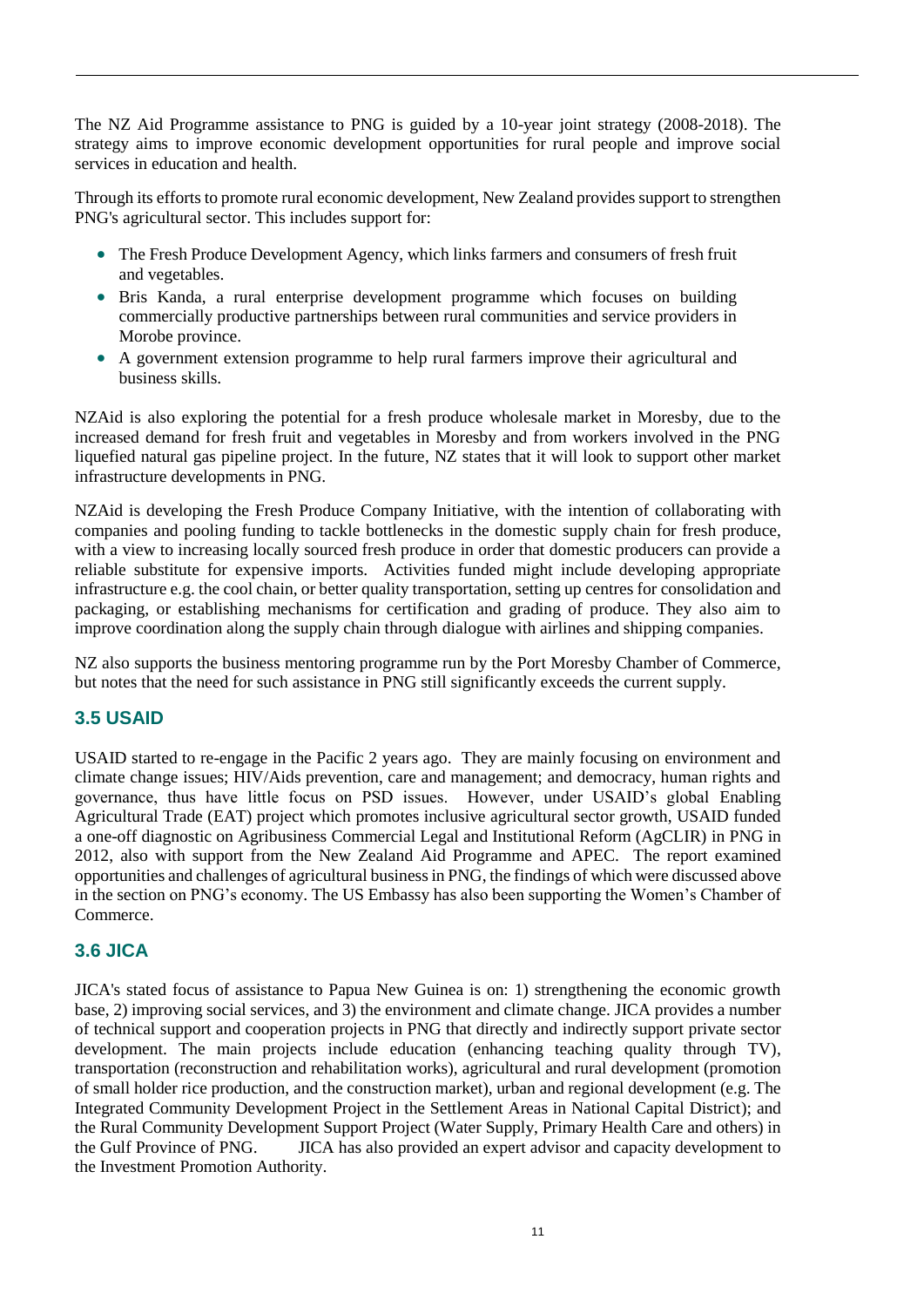Japan has in the past tried to promote Japanese private investment in PNG, including through an Investment Protection Agreement, and capacity development, for example conducting field studies, identifying potential local partner businesses and supporting them to help them sell to the Japanese investors. However, in the end it seems the investors were not persuaded to invest.

In the 1980s, JICA also worked to develop the extractives, fisheries and forestry sectors, including supporting a fisheries college to provide training, supporting the development of the local fish market, assisting the National Fisheries Authority, and providing grants to rehabilitate old jetties. However, PNG has subsequently taken action to manage depletion of stocks, including restricting the fishing rights of foreign companies.

#### <span id="page-14-0"></span>**3.7 The European Union**

The EU has been one of the key development partners in PNG which has been the biggest recipient of EU co-operation aid within the Pacific. The EU support has focused on strengthening governance, regional integration and sustainable management of natural resources (including climate change related support) and ensuring more efficient aid delivery mechanisms. The EU has also run regional programmes on agricultural development and marketing, and tourism, and provided loans to business. The Stabex funds<sup>3</sup> were useful and adaptable in assisting industries like agriculture, Sysmin<sup>4</sup> has assisted the mineral sector with major geophysical surveys and improved institutional facilities and support, including for artisanal miners on standards, support and safety.

The current EC strategy is set out in the Country Strategy Paper for the period 2008-2013, which states that the  $10<sup>th</sup>$  European Development Fund (EDF) will focus on two main areas: rural economic development and human resource development. Under the rural economic development component, it is stated that the support seeks to enhance access to and integration of rural communities into wider markets. Activities were expected to include:

- 1. Support to district development plans with a view to supporting rural economic growth;
- 2. Improved infrastructure and information systems to facilitate enhanced investment;
- 3. Support to innovative income generation activities in rural economic sectors, including business development services, skills development, best practice dissemination etc.
- 4. Institutional support to promote a strategic and coordinated approach to fostering rural economic growth at the national and sub-national levels.

Rural development has in the past been supported by the EC in a number of ways, including providing support to rural water and sanitation, and support to coastal fisheries and eco-forestry.

On human resource development, EU assistance will be concentrated on supporting the PNG Government's action on basic education and technical and vocational training. This was expected to include:

- 1. Support to basic education services in remote areas;
- 2. Development of effective management and leadership training for district education institutions;
- 3. Support to the vocational training sector, including assistance to the development of national plans, equipment, infrastructure, and in-service training support and linkages with the non-formal sector to promote self-employment:
- 4. Support to monitoring and evaluation capacity, and policy analysis.

They also plan to expand their provision of trade related assistance, in order to promote export led growth, including capacity building on trade policy formulation, and a trade facilitation support programme, which is intended to enable PNG to benefit from the Economic Partnership Agreement.

<sup>&</sup>lt;sup>3</sup> An EC compensatory finance scheme to stabilise export earnings of the [ACP countries.](http://en.wikipedia.org/wiki/ACP_countries)

<sup>4</sup> SYSMIN is a complex, wide-ranging instrument that provides support both for ailing mining industries and for diversification into more profitable activities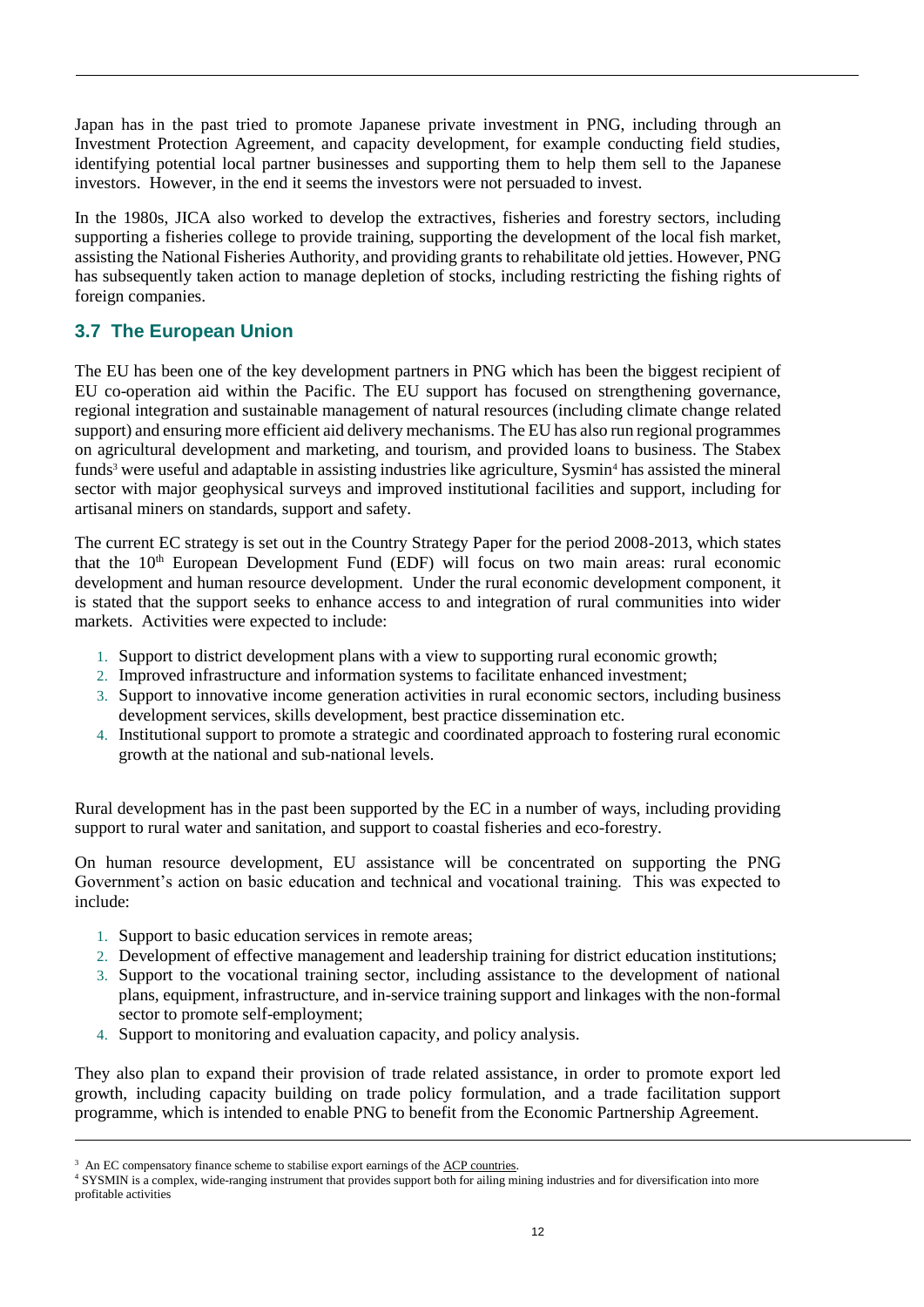#### <span id="page-15-0"></span>**3.8 Australian Centre for International Agricultural Research (ACIAR)**

Funded by the Australian Government, and previously by AusAid, ACIAR funds partnerships between Australian research organisations and specialists and PNG research and development bodies on fisheries, forestry and agriculture. In some sectors, ACIAR engages directly with businesses, which can be involved in the research design, implementation, and then subsequently uptake and scale-up. It is reported that the research is most impactful in areas where there is business engagement. This is because: business knows the information it requires to improve its own decision-making and can help to shape the research accordingly in order to maximise its value; the participating business devotes staff and resource to testing the results and developing company policy round it; the businesses have both the incentive and capability to act rapidly on the findings if they are likely to improve productivity or reduce the cost base. For example, ACIAR's research on palm oil, conducted in partnership with New Britain Palm Oil, is judged to be very successful.

### <span id="page-15-1"></span>**4 Conclusions – options for consideration**

This section sets out a number of possible interventions or programmes that DFAT could develop in order to support growth and PSD in PNG. All of these would address one or more of the constraints or challenges to growth discussed in section one above – although as previously noted, some of the most binding constraints to growth identified are already being addressed by AusAid / DFAT through other parts of the aid programme e.g. infrastructure development, governance issues and service delivery.

One option that was discussed but has not been listed below is to promote land reform with the objective of supporting investment, as land issues have been identified as a major constraint to private sector development in PNG. Other donor programmes offer possible models for this e.g. DFID's Land Investment For Transformation (LIFT) programme in Ethiopia, although any intervention would need to be designed specifically to address the constraints and institutions existing in the country context. However, this is an extremely sensitive issue, and the experience of the World Bank in trying to tackle it (mentioned previously), suggests that in the PNG context, this approach may not have a very high probability of success.

Another option would be to incorporate an element of the PSD programme focusing on women's economic empowerment, recognising the many constraints women face in PNG that are holding back growth as a result. A starting point may be to undertake a study of the role of women in the labour force – including both formal and informal employment - and the constraints they face, in order to understand how these constraints might best be tackled in order to promote growth. This could be combined or linked to the other strand of work being developed under the Business and Development Exchange in PNG, to support the Women's Business Coalition, thus is not listed below as a possible standalone programme. However, any of the interventions listed below could potentially incorporate a component focusing on women's economic empowerment.

Some of the options set out below could be achieved by collaborating with other donors to scale up existing activities, while others would be filling a gap in the donor support landscape. There are many considerations to take into account when assessing the relative merits of different approaches including:

The extent to which it is consistent with existing AusAid / DFAT strategies and priorities;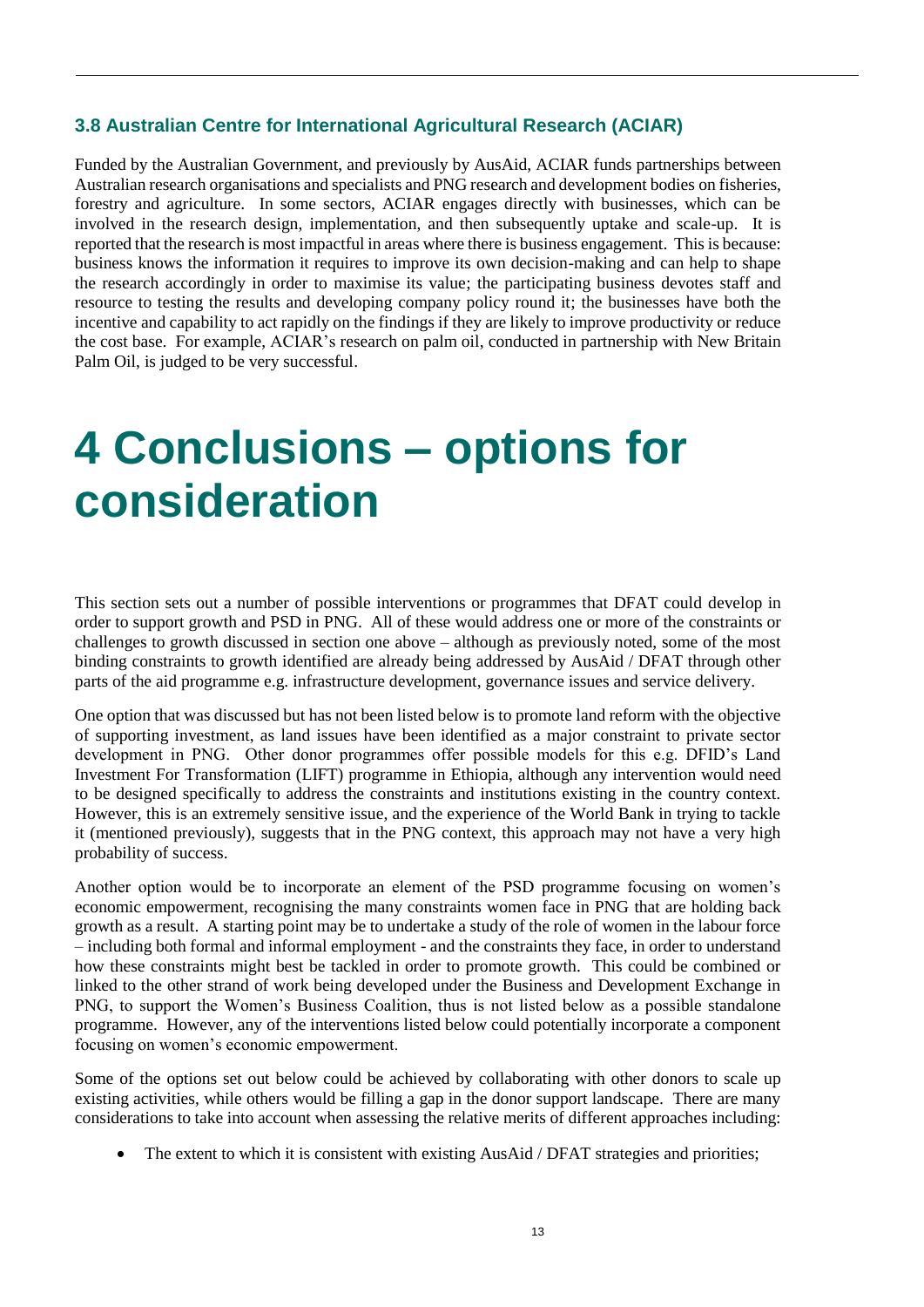- The extent to which it supports or is supported by the PNG Government vs. requiring the use of 'economic diplomacy' to make progress;
- The scale of DFAT resource and in-house capacity required;
- The potential to achieve systemic impact vs. the realistic prospects of success.

The rest of this section discusses each of the proposed options in turn, and a Table summarising some of the main considerations in relation to each of the options is provided at the end.

#### <span id="page-16-0"></span>**4.1 Aid for trade programme / trading corridors approach**

Aid for Trade has been part of the objective of the Australia-led PACER+ regional trade initiative, which replaced narrow Pacific trade agreements like PATCRA. Trade Minister Maru has been reluctant to engage, understandably as Australia has shown limited willingness, for example, to remove non-tariff trade restrictions on products PNG would logically export.

DFAT could work to promote trade through tackling a range of supply side barriers. This would be very much in line with the emerging DFAT Pacific Growth Strategy that is currently being developed in which aid for trade is identified as one of the three pillars on which the strategy will be based, along with private sector development, and labour mobility. Aid for trade is defined as including trade policy and regulation; building productive capacity; economic infrastructure spending; and trade related structural adjustment. Thus aid for trade programmes can include a range of different activities.

An aid for trade programme could be designed to improve trade opportunities at the macroeconomic level e.g. tackling trade policy issues or infrastructure issues that might benefit the country's ability to trade across all sectors. Or it could be targeted at one or more particular sector/s or product markets, perhaps tackling constraints along the entire supply chain.

If a sector-specific focus was adopted, the design could be based on an initial competitiveness analysis to identify promising sectors to prioritise through the programme's activities, and value chain analysis to identify bottlenecks in the selected supply chains that need tackling. The programme could include activities such as: creating supply chain linkages, establishing physical markets or purchasing points where goods can be sold, assistance in meeting required standards, support with use of technology, trade facilitation activities, improving port facilities and other necessary infrastructure, promoting better provision of trade finance, establishment of aggregation and processing centres to facilitate enhanced value addition, and trade promotion activities including engagement with potential buyers in trading partner countries.

To include a stronger and more innovative element of business engagement, an approach like the 'Trading Corridors' approach that has been implemented in Africa could be explored, whereby government, business, and donors collaborate to jointly develop a strategy to create a 'trading corridor' for a particular geographical region and related set of economic sectors, thereby targeting and prioritising investments in infrastructure etc. and in which each of the three partners commits to making appropriate investments, so that different constraints are tackled simultaneously. Though not necessarily considered an aid for trade strategy – perhaps it is more often seen as a regional economic development strategy the idea of the trading corridors approach is that the total impact of the collaborative strategy is greater than the sum of the individual investments made if they were undertaken separately. This approach also potentially facilitates market entry into the country by new firms, if they can be brought into the tripartite negotiations and constraints to their entry identified and tackled through the programme.

The rationale for an aid for trade intervention is that PNG is relatively well placed geographically to serve both the Australian and Asian markets, strengthening trade could contribute significantly to growth and PSD, there is considerable production potential that is not being fulfilled as a result of underdeveloped market linkages, and there seems to be a significant gap in donor support in this area (although coordination with trade facilitation activities of the EU, and review of the earlier experience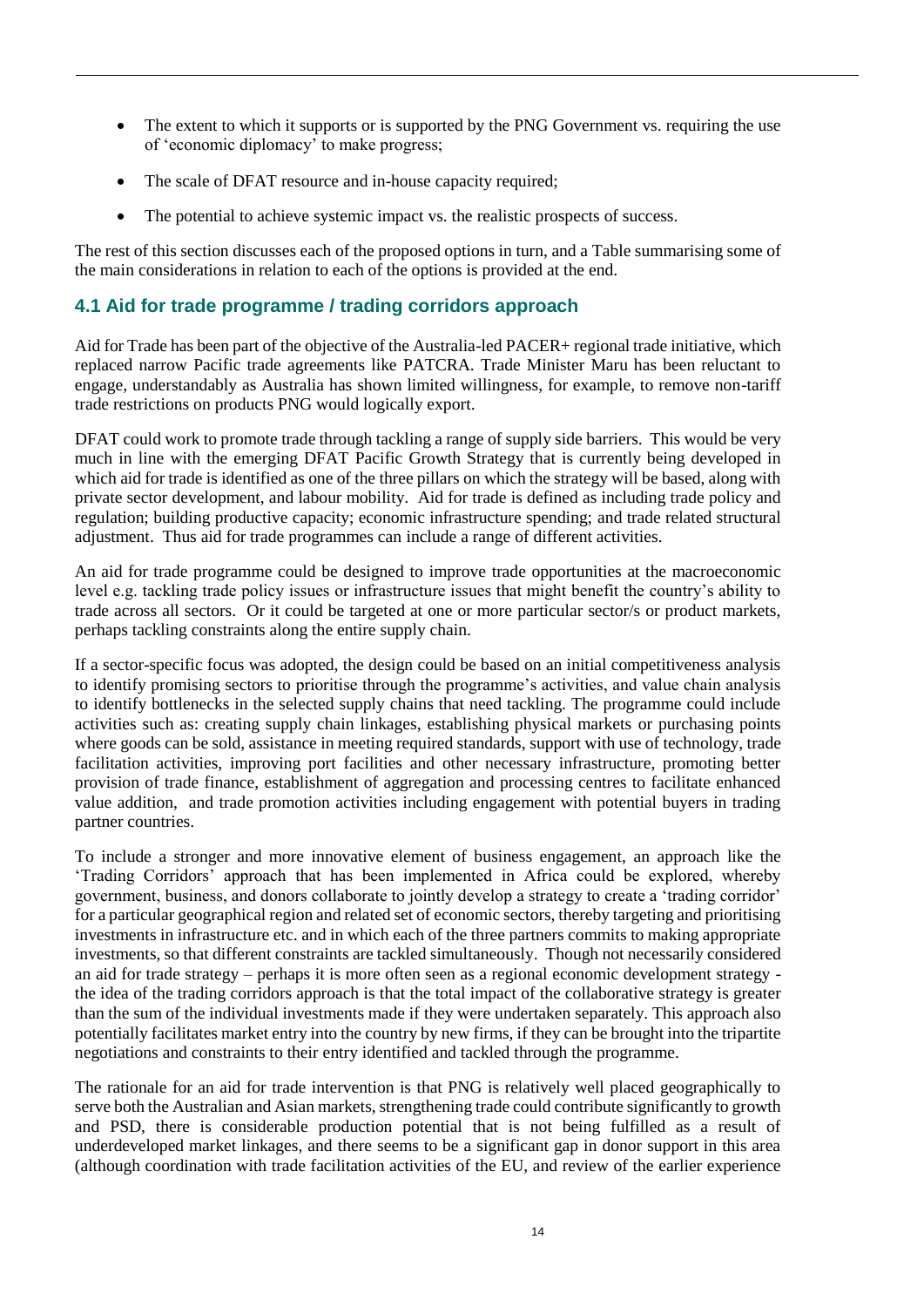of JICA with this kind of project in PNG is advisable). This approach would also be in line with DFAT objectives and Australian Government stated priorities.

A disadvantage to this type of intervention is that the PNG government is currently not positive towards foreign investment in the country, and this may undermine private sector incentives to engage or invest at this time. This may be a case where DFAT can develop a programme of economic diplomacy to complement any aid spending, to influence the government towards a more positive approach towards international business opportunities. DFAT seems uniquely well placed to perform such a role, though it may also be politically sensitive and thus depends on the appetite of the Australian Government for this kind of role.

Given the flexibility for different types of engagement under an aid for trade programme, it may also be possible to achieve impact in some areas and sectors even without government engagement or support, particularly where there is strong private sector engagement. However, the areas of intervention would need to be identified carefully to achieve this, and the current position and future trajectory of the PNG Government's position and related policies would still represent a risk to the success of such an approach.

#### <span id="page-17-0"></span>**4.2 Supporting public private partnerships and reform of state owned enterprises**

A lack of infrastructure and poor service delivery are considered to be two of the biggest constraints to private sector development in PNG, thus supporting improvements in these two areas is a very valid way to promote PSD and growth. Indeed, AusAid has already been addressing these issues through other aspects of the aid programme. International evidence shows that infrastructure investment in particular, generates very high economic returns.

There are significant opportunities to promote infrastructure development through PPPs, and to promote improved service delivery through SOE reform, and IFC and ADB are well placed and standing ready to assist with this. However, to date, little progress has been made, in large part because of a lack of political will on the part of the PNG Government. There was some effort towards reforms in the early 2000s under Prime Minister Morauta, and again in the late 2000s when he was Minister for Public Enterprise. The Digicel revolution (ICT privatisation) has demonstrated that there are viable alternatives to public ownership, and in addition to increasing public interest, there are elements in government keen to see SOE reform.

DFAT could strengthen support to existing ADB and IFC activities on these two issues, for example by scaling up support to ADB through PSDI. This would minimise DFAT's own additional staffing and capacity requirements for implementation. However, given the lack of political will and government sign-off it is unclear that resource is the binding constraint. Thus in considering this option it would be necessary to assess how much additional impact could be made beyond what IFC and ADB have already achieved, without stronger government buy-in.

DFAT could potentially utilise its political influence to encourage government support for PPPs or SOE reform – another possible area for economic diplomacy. However, this would involve quite a lot of politics to push forward, and an associated risk of failure. It is also important to note that Australia's influence is fragile, as with many donor-recipient relationships. Indeed, there are differing views as to whether this is an area ripe for economic diplomacy of the kind that the newly merged DFAT function could potentially bring, or whether this kind of approach would represent a conflict of interests, as there are Australian business opportunities at stake. This seems to be an issue which DFAT needs to work through internally.

Another option, suggested by IFC, would be for DFAT to create an infrastructure fund, providing concessional financing for infrastructure development, or a social infrastructure fund for the development of schools and hospitals. This kind of blended /concessional finance could provide seed funding that would make new investments more financially attractive. With loans in the region of \$1 – 5 million this would provide much more significant funding than is available through challenge funds,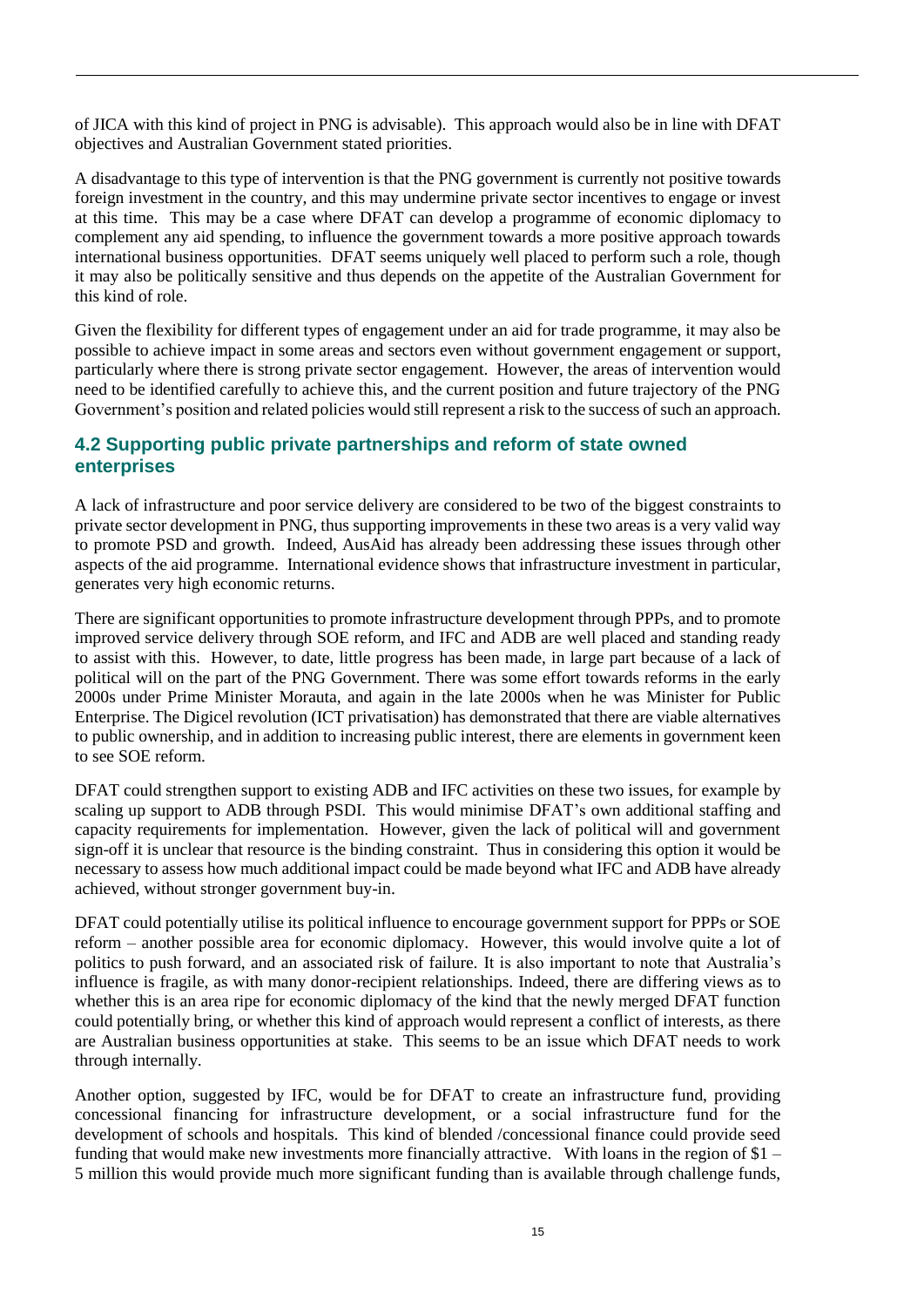larger firms would be targeted, and less technical assistance would be required. However, while this could perhaps help to unlock some additional private investment at the margin, it also seems clear that finance is not really the binding constraint here.

#### <span id="page-18-0"></span>**4.3 Supporting the PNG Government's SME Sector Policy**

The Government's main area of interest in relation to private sector development currently seems to be promoting the local SME sector through the Small and Medium Enterprise National Policy and Masterplan. The Government has begun work on a range of incentives aimed at encouraging and supporting SME growth, including tax breaks, state buying commitments, the provision of subsidised finance and proposals to restrict foreign investment, which is, controversially, seen as crowding out local businesses.

Developing the SME sector, and promoting supplier linkages with large extractives companies, are important ways to prevent the development of a dual economy, and promote broader-based private sector development and economic growth. Although such links obviously only work in localities where large business/extractive companies have invested. DFAT could potentially provide support in this area, which would also align it very clearly with Government priorities. This is not without risks however, as the SME policy seems to have been linked to nationalistic sentiments within PNG, which do not bode well for foreign investors, and thus may deter future investment. However, DFAT could potentially use economic diplomacy in combination with other forms of support for this policy to try and shape its evolution in a more market friendly direction.

Activities could include promoting improved access to finance, supporting business advisory centres providing entrepreneurial and business skills training, financial literacy courses and mentoring opportunities etc., and promoting relevant regulatory and policy reform to tackle barriers to entrepreneurship, business formalisation and expansion. In terms of business training skills, and beyond, the quality of basic education is an important determinant of success.

Feedback from some of those consulted suggests that access to finance is not the binding constraint in PNG for SME development. Instead, alongside the high costs of doing business (including poor infrastructure and service delivery as discussed above), weak capacity and skills in the SME sector, and indeed cultural factors, are cited as being more serious constraints. Thus there appears to be a stronger case to build SME capacity through supporting the provision of entrepreneurial training and mentoring opportunities, and the creation of business advisory centres / one stop shops. Options here could be to support and scale up existing activities such as those provided by the Chambers of Commerce, or by the IBBM Enterprise Centre, which is looking for new funding after the exit of Exxon.

Economic diplomacy from Australia could be used to encourage more suitable private sector and SME support, but this could be better done, at least in part, through supporting third party organisations – research bodies, think tanks, even business entities, which would in turn need to retain their independence to remain credible.

#### <span id="page-18-1"></span>**4.4 Engaging with individual businesses to enhance their development impact**

The opportunities can be categorised into two broad areas:

- 1. Engagement to enhance or scale up service provision;
- 2. Engagement to promote income growth among local communities;

Businesses in PNG seem to be more engaged in providing services for local communities than in most other parts of the world. This is largely by necessity; they are often operating in remote areas where no other provision exists, so have needed to invest in services like health, education, law and order, and infrastructure development, simply in order to be able to operate effectively. Where their operations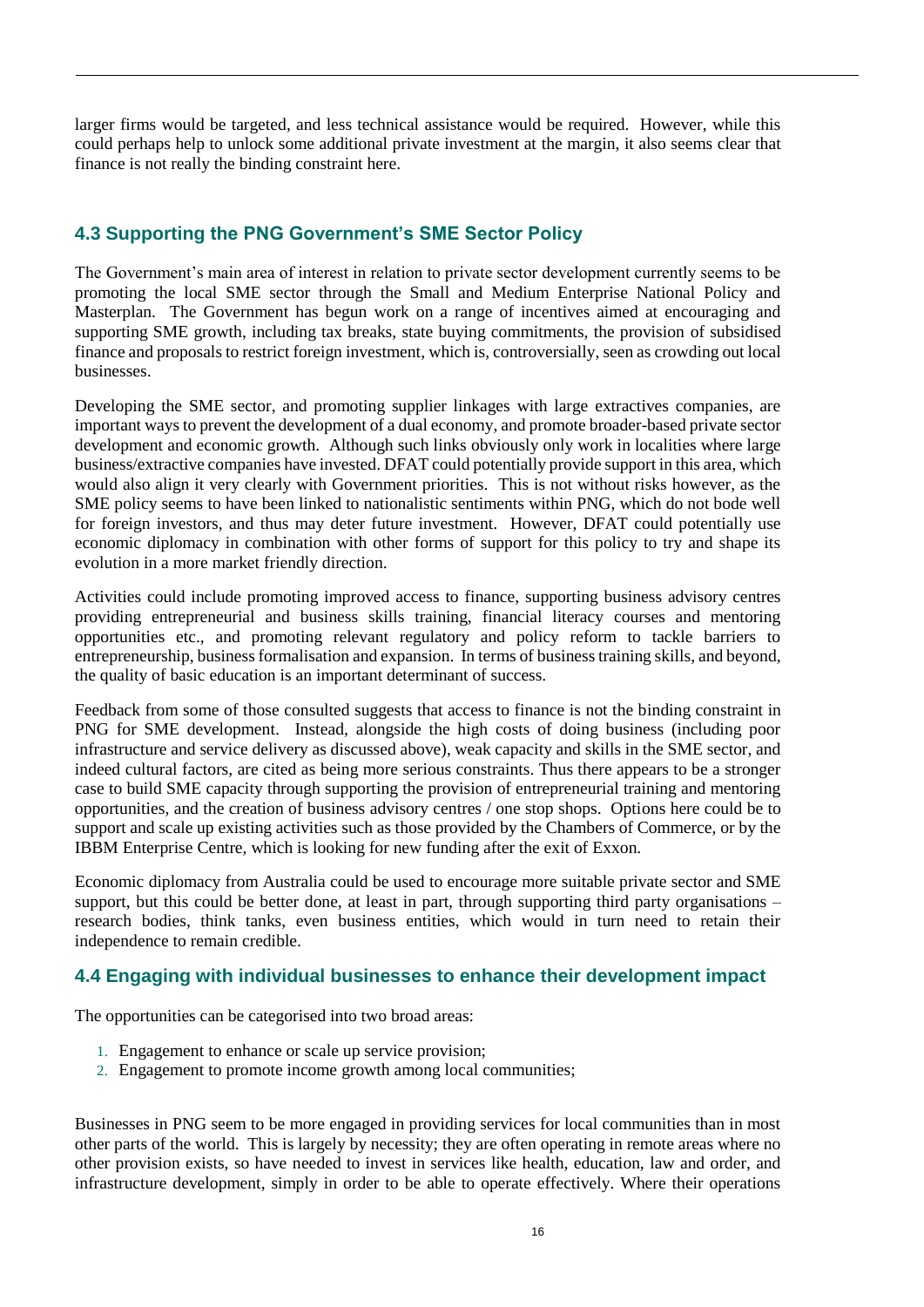create an influx of people, this can create a problem of growing demand, which can multiply well beyond commitments made to firms' own employees, which further increases already high costs of doing business. Thus businesses may be keen to engage with donors to facilitate this scale-up beyond the services they would have otherwise provided, in a way that benefits the local community while reducing their own commitments and cost, while donors may be keen to engage as this represents the most costeffective way of enhancing services in a particular region, as the business has already put the logistical arrangements in place. There are likely to be clear opportunities here, following the model of Oil Search Foundation for example.

However, this does not really represent business engagement as such, as service provision is usually subcontracted by the business to a service provider, and the donor would do the same; there is little actual engagement with the business. Nor does this approach necessarily seem to fit within a growth strategy. Indeed, some concerns have been expressed, that by providing services without building government capacity, this could actually undermine development over the long term, as the business may exit in future (particularly if commodity prices fall at which point evidence suggests business often cut back on CSR activities) and the services will no longer be available, which could lead to problems with the local community. This therefore is perhaps best seen as support for a practical solution to service delivery in the short term, generating incremental benefits rather than transformative outcomes.

The second category – engagement to promote income growth among local communities - is much more closely aligned with a growth strategy, as this kind of approach is usually about promoting local supplier linkages, creating employment opportunities, and building skills and supply chains that can have long term impacts on local productive capacity. Promoting this kind of engagement is a potentially valuable way of capitalising on investment in PNGs' natural resources to promote more broad-based livelihoods and economic growth opportunities, and minimise the risk of Dutch Disease.

Engagement of this kind can take many forms, depending on the nature of the business and the opportunities that exist. Engagement with mining companies can be around building linkages with local suppliers, for example by encouraging firms to source catering supplies or building materials and construction services locally, at the same time as providing the necessary support to the local supplier companies so they can effectively meet the demand. Indeed, there has been some success in developing catering companies and prefabricated building materials to service large mining concessions. The Exxon / IBBM Enterprise Centre represents one model of how supplier linkages can be promoted. The capacity of local suppliers still appears to be a major constraint however, as discussed above.

Another option, and one that is currently being explored by ODI in Indonesia under the Business and Development Exchange, is to examine how mining companies might collaborate to support capacity development of local government to help them use revenues generated through mining concessions more effectively to promote local economic benefits and structural transformation.

Engagement with agribusiness companies might be around helping to develop the domestic supply chain in order to reduce their costs and promote development opportunities at the same time, perhaps through provision of extension services, training of farmers, creation of aggregation centres, coordination of transportation arrangements, or construction of necessary infrastructure. The New Zealand project on horticulture represents one possible, quite innovative, model of business engagement. Engagement with business as part of an aid for trade strategy is also clearly an option here, as discussed above.

There may also be an opportunity to engage with tourism businesses, perhaps building on the AusAid/ Carnival Australia partnership model, to develop the tourism sector more generally, particularly in areas of PNG where there are fewer security related concerns.

Or there may be an opportunity to engage with businesses to promote or scale-up disaster-risk reduction activities or adaptation to climate change, building on models developed elsewhere (such as C&A in Indonesia, which is partnering with MercyCorps to fund local communities to build flood protection) in order to improve the resilience of supply chains and hence of growth.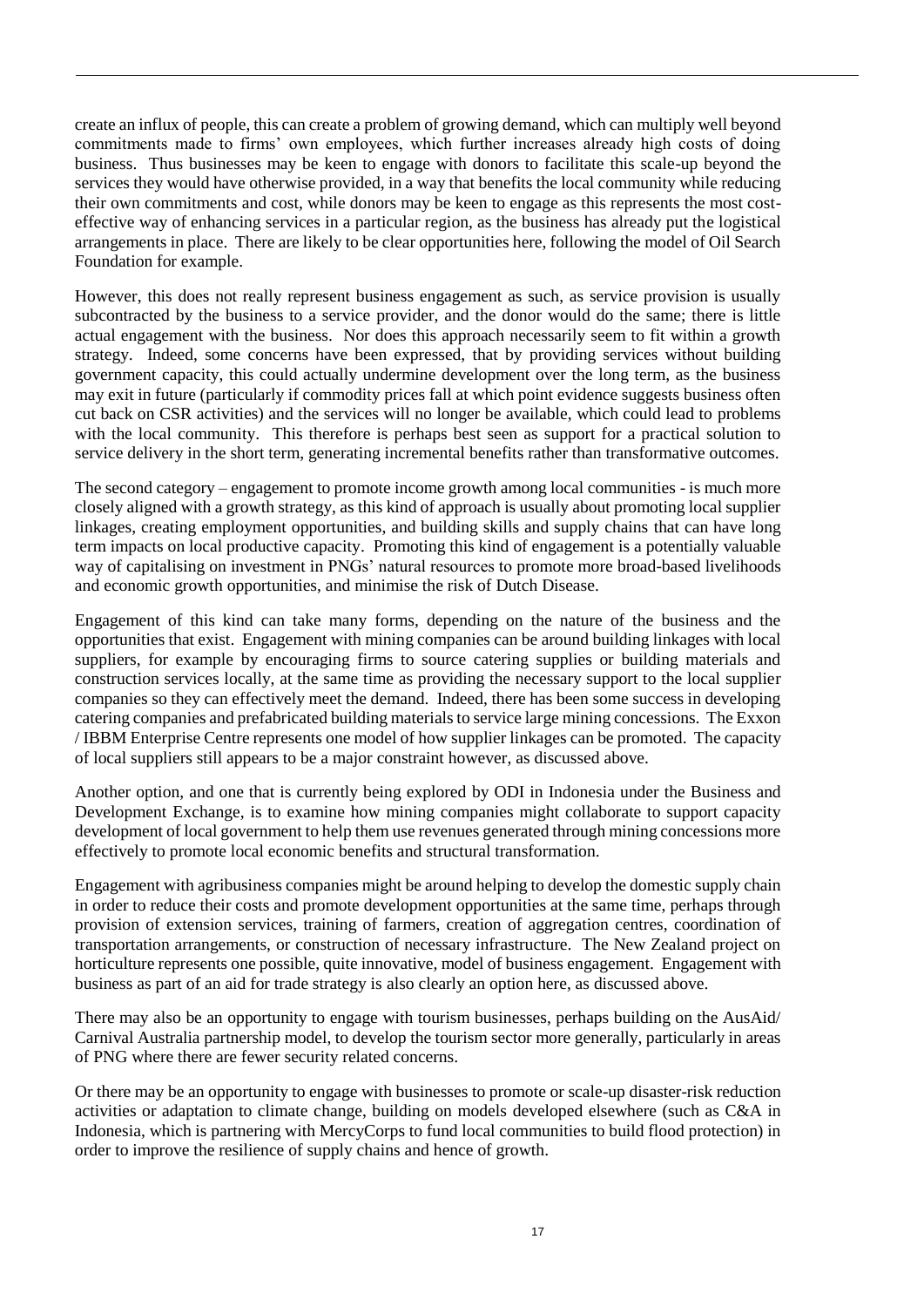The development of a strategy for business engagement would need to be based on a dialogue with business, to explore where interests might be aligned, and identify what DFAT could bring to the table (in terms of additional finance, or convening power, capacity building for potential local suppliers, technical and vocational training, or a neutral facilitative / coordinating mechanism etc.) that will help to strengthen or incentivise enhanced business impact, beyond what business is already doing itself.

#### <span id="page-20-0"></span>**4.5 Promoting agricultural sector market development**

While agriculture accounts for about 36% of Papua New Guinea's GDP, about 85% of PNG's labour force are engaged in the sector, many at a subsistence level. Thus a focus on the agriculture sector could have a very large impact on development and poverty reduction – potentially far greater than any other sector in terms of numbers of people reached. However, there are many significant challenges to overcome which has undermined the success of previous programmes to support agriculture. These include a lack of any government support for agricultural development or effective market institutions, major issues around land management and ownership which lead to significant underinvestment, and intermittent tribal conflicts which can undermine market linkages developed. Nonetheless there have been some successes, such as the oil palm industry, and the fisheries industry, both of which have been underpinned by donor and private sector support mechanisms.

There is still some donor activity in this area, but scope to do a lot more. For example, the World Bank has a programme on Productive Partnerships in Agriculture (PAPP) focusing on coffee and cocoa, New Zealand Aid has a market development programme in the horticulture sector, and JICA is assisting in the development of the rice market. IFC has been working with lead firms to try to reach smallholders, to increase productivity and formalisation, in order to increase rural incomes and jobs. In addition, the EU has a programme on rural economic development. Thus one option to consider would be working in partnership with other donors which would help to reduce or share risks, and reduce resource and capacity requirements in implementation.

For example, there could be a case to support the World Bank's Productive Partnerships in Agriculture (PPAP) project, which is focusing on improving the livelihoods of smallholder cocoa and coffee producers, to enable the project to be scaled up. Both sectors seem to be in some difficulty, with potentially serious implications for poverty, and a need for considerable investment and engagement has been identified in order to shore up these sectors and re-establish them as viable markets, so this could be one area where DFAT could make an important contribution at a critical juncture.

Another option would be to re-engage and provide support to ACIAR, which seems to have developed a successful model for engaging with business in the development and uptake of its research programme in some sectors.

Despite the PNG Government's stated vision for significant agricultural growth, there appears to be relatively little political will to focus on developing the agricultural market at the current time, which could hamper development efforts. However, it is possible to develop successful agricultural sectors without government support, as demonstrated in the case of oil palm for example. In that kind of situation, strong private sector interest and investment is required.

Engagement with business to develop a strategy for one or more relevant sectors may also therefore offer a way forward. This could potentially be pursued through the aid for trade or trading corridors approach outlined under option 1 above, although such an approach could also be developed with a view to supplying domestic markets rather than export markets. In either case, it would be important to start by establishing where demand is or may exist, and what potential there is to service this demand domestically. It may be that this concept could be developed through a dialogue with large businesses based in PNG with a sizeable demand for specific products that could be supplied by domestic producers rather than imported. Once the existence of a definite market has been established, ways to increase supply to effectively meet this market demand could be developed e.g. establishment of local markets, aggregation and processing plants etc.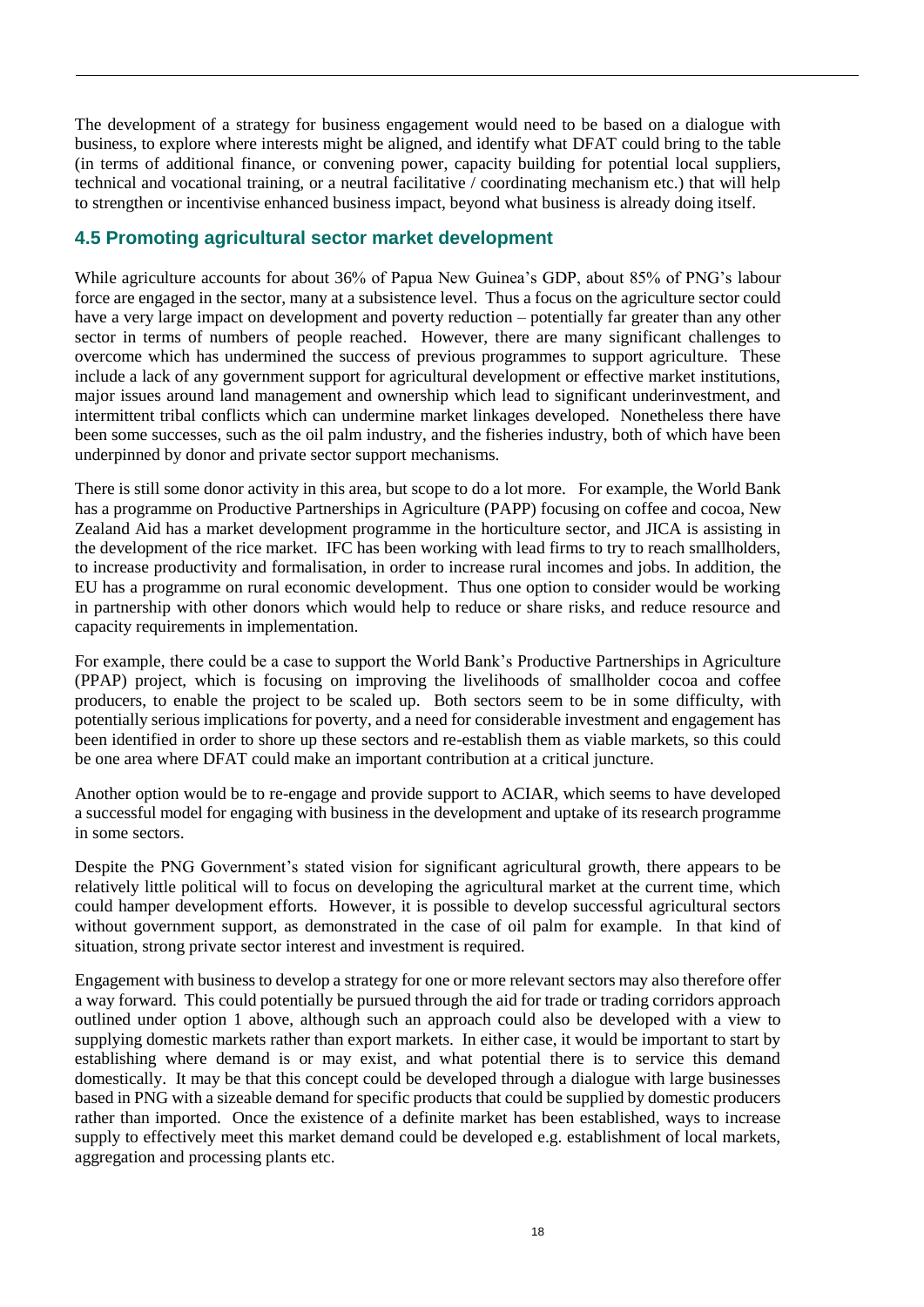#### <span id="page-21-0"></span>**4.6 Engaging with the private sector on technical and vocational training**

Skills shortages are cited as one of biggest constraints to doing business in PNG, and mean that foreign labour is sometimes imported as skills do not exist domestically, thus reducing the development impact of domestic business activity and foreign investment. Thus skills development / provision of technical and vocational education could make an important contribution to growth and PSD in PNG. AusAid has already been engaged on this agenda, but could scale this up. One of AusAid's previous strategy documents talks about engaging with the private sector and supporting joint work with education institutions, industry and employer associations on practical programs to identify and address skills shortages and capacity constraints to sustainable economic growth in the private sector.

DFAT could convene a dialogue with business about key areas of skills shortage and training requirements, and could potentially work in partnership with business to support the provision of appropriate training. This kind of approach could also draw on the work we are doing in other countries under the Business and Development Exchange, looking at business engagement (e.g. with business associations) in the promotion of skills development. This kind of intervention could also potentially include a partnership with Australian private sector providers of TVET.

#### <span id="page-21-1"></span>**4.7 Developing a Green Growth / Green Energy strategy**

'Green Growth' is an approach that is now being more widely adopted internationally, that looks to identify new opportunities for growth through environmentally sustainable policies, initiatives and associated funding. Developing a green growth strategy can enable countries and companies to access subsidised / concessionary global climate funds which, used wisely, can make a potentially significant contribution to growth and private sector development. For example, many green growth strategies focus on the development of renewable energy sources, which can substantially improve access to electricity, thus playing an important role in reducing costs and improving competitiveness of the private sector more generally.

The government's Sustainable Development Initiative, led by Planning Minister Charles Abel, emphasises broader-based non-extractive industry development, population planning and women's empowerment, and greener industries – and serves as a good starting point for addressing the green growth agenda.

Poor access to electricity has been identified as a major constraint to doing business in PNG. Developments in electricity generation have so far been based on a short-term development perspective, which has led to reliance on diesel or heavy fuel-oil power plants and generators instead of PNG's abundant renewable energy resources. As a result, some businesses have been innovating to produce their own renewable electricity as a result, some with the support of international climate finance mechanisms. For example, New Britain Palm Oil has a number of methane capture / biogas projects under the Clean Development Mechanism, and Mainland Holdings is developing biomass as a source of energy with support from IFC.

If these opportunities (and the potentially large amounts of associated funding) are to be seized effectively for growth and private sector development, there is a need to create an enabling policy framework. For example, setting up mechanisms whereby companies could sell excess energy they generate to the national power company, could help to enhance national power supplies as well as creating a potentially lucrative new revenue generation opportunity for businesses. It is argued that the electricity needs of some entire provinces of PNG could be met through methane plants and hydroelectric schemes alone.

Thus one option might be for DFAT to support the Office of Climate Change and Development to identify and pursue new green growth / green energy opportunities that would promote private sector development. Although some donors such as USAID are already engaged on climate change programmes in PNG, these relate mainly to adaptation, rather than identifying new opportunities for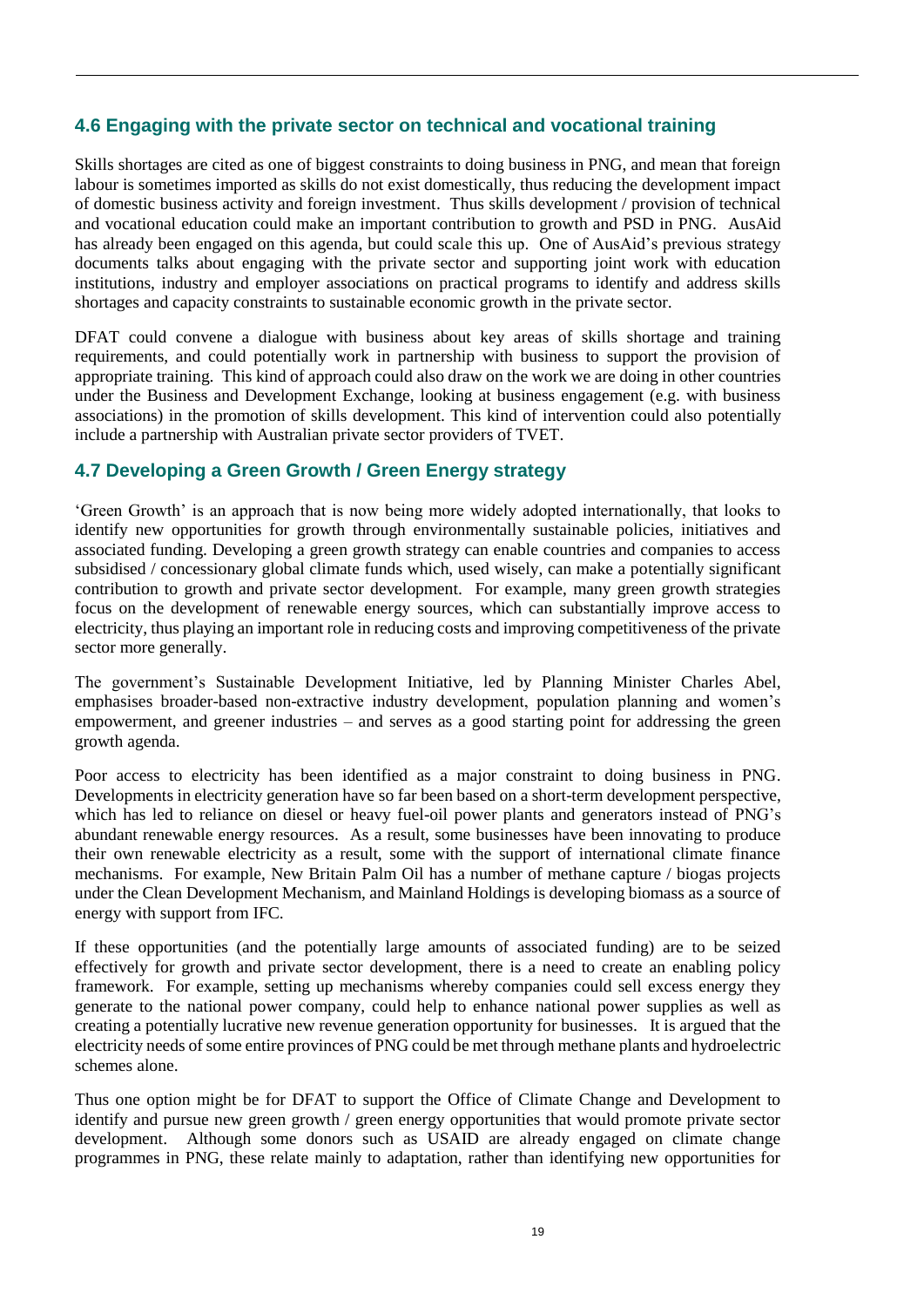economic growth, job creation and private sector development. This therefore seems to be a significant gap in PNG's donor programme portfolio.

A green growth programme could also potentially help develop a strategy to ensure PNG's natural resources are managed in a way that promotes sustainable growth for the long term. This might include putting in place appropriate policies and market mechanisms to allow national producers to obtain environmental certification (for sustainable forest management, or sustainable agricultural practices etc.), which is likely to become increasingly necessary to be able to access export markets in future.

#### **Table 1: Summary Table of Options for Growth / PSD Interventions**

| Project idea                                          | Pros / rationale                                                                                                                                                                                                               | Cons / challenges                                                                                                                                                                                                                                                                                          |
|-------------------------------------------------------|--------------------------------------------------------------------------------------------------------------------------------------------------------------------------------------------------------------------------------|------------------------------------------------------------------------------------------------------------------------------------------------------------------------------------------------------------------------------------------------------------------------------------------------------------|
| Aid for trade / trading<br>corridors<br>approach      | Tackles dual economy problem and<br>promotes broader based growth<br>In line with DFAT priorities<br>Fills a gap<br>Potentially transformative                                                                                 | Complex, multiple constraints to tackle<br>PNG Government's position on foreign<br>investment may not be conducive to<br>success<br>May require economic diplomacy                                                                                                                                         |
| Support PPPs and SOE reform                           | SOEs big bottleneck to PSD, with major<br>implications for investment climate<br>Supports existing workstreams by ADB<br>/ IFC so low capacity requirements                                                                    | Binding constraint is actually limited<br>government support / political will                                                                                                                                                                                                                              |
| Support PNG<br>Government's SME<br>sector policy      | In line with PNG Government priorities<br>Would help to tackle dual economy<br>Major need for SME capacity building<br>and demand exceeds supply<br>Could be implemented by scaling up<br>activities of existing organisations | The SME policy is linked to nationalistic<br>(anti-foreign investment) sentiments<br>thus would require economic diplomacy                                                                                                                                                                                 |
| Engage with business to enhance<br>development impact | Can leapfrog systemic governance<br>constraints to achieve impact in the<br>short term<br>Can tackle dual economy problem<br>Business in PNG is open to partnership                                                            | PNG Government position on foreign<br>investment may reduce incentives for<br>business to engage<br>Risk of being perceived as financial<br>support to big business<br>Risk of being seen<br>bypass<br>to<br>government mechanisms<br>Thus<br>needs<br>careful<br>design<br>&<br>accountability mechanisms |
| Promoting agricultural sector market<br>development   | Big potential impact on poverty<br>Could be implemented by supporting<br>activities of existing donors to scale-up<br>e.g. WB's PPAP<br>Potentially transformative                                                             | Complex, multiple constraints to tackle<br>Limited PNG Government interest in<br>agricultural sector                                                                                                                                                                                                       |
| Engage with private sector on TVET                    | Skills a big constraint cited by business<br>Can build on existing activities<br>Opportunity to<br>engage Australian<br>providers of TVET                                                                                      | Training for basic literacy skills may be<br>binding constraint                                                                                                                                                                                                                                            |
| Develop Green Growth / Green Energy<br>strategy       | Energy availability a big constraint cited<br>by business<br>Promotes more sustainable growth<br>Fills major gap in current donor / policy<br>landscape<br>Low hanging fruit exist<br>Unlocks international climate finance    | will<br><b>PNG</b><br>Requires<br>political<br>by<br>Government                                                                                                                                                                                                                                            |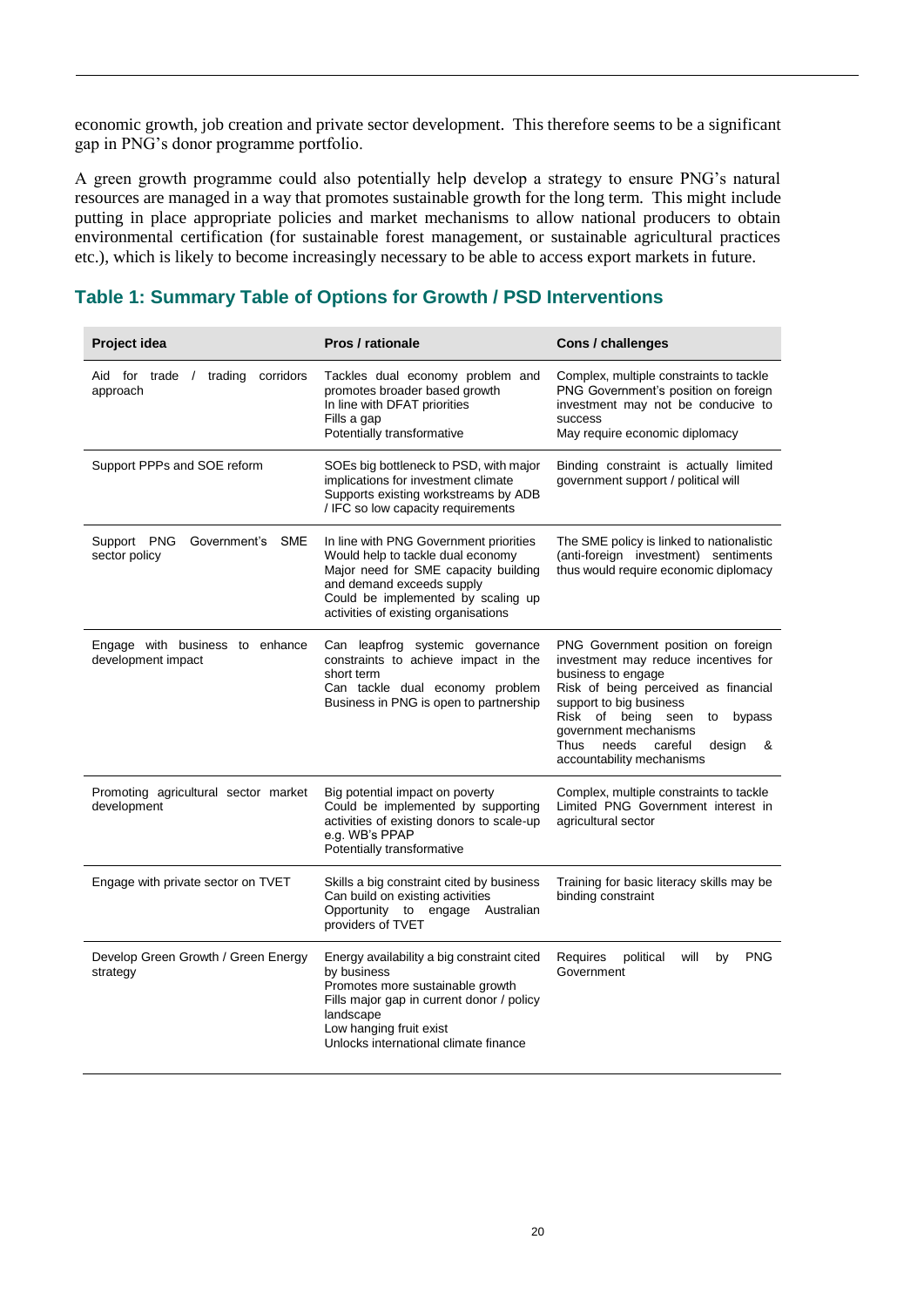### <span id="page-23-0"></span>**References**

ANZ (2013) "Bold Thinking: Imagining PNG in the Asian Century" ANZ Insight, Issue 4

Armstrong, H. and R. Reed (1995) "Western European Micro-States and EU Autonomous Regions: The advantages of Sizes and Sovereignty" *World Development*, Vol. 23, No 7 pp. 1229-1245.

Asian Development Bank (2012) Country Diagnostics Studies: Papua New Guinea Critical Development Constraints

Asian Development Bank (2012a) Finding Balance: Benchmarking the Performance of State-Owned Enterprises in Papua New Guinea, Manila, Philippines

Asian Development Bank (2010) Pacific Private Sector Development Initiative: Annual Progress Report 2009

Asian Development Bank (2008) Foundation for the Future: A Private Sector Assessment for Papua New Guinea

Asian Development Bank (2007) The Challenges of Doing Business in Papua New Guinea

AusAID (2013) Working with business – a practical guide

AusAID (2012) Sustainable Economic Development – Private Sector Development: Thematic Strategy August 2012

AusAID (2011a) Sustainable Economic Development – Improving Food Security: Thematic Strategy

AusAID (2011b) Promoting Opportunities for All: Education – Thematic Strategy, November 2011

AusAID (2011c) Sustainable Economic Development – Transport, water, urban, energy and communications infrastructure: Thematic Strategy

AusAID (2011d) Saving Lives: Improving the health of the world's poor

AusAID (2011e) Promoting Opportunities for All: Gender equality and women's empowerment – Thematic Strategy, November 2011

AusAID (2010a) Financial Services for the Poor: A strategy for the Australian aid program 2010-15

AusAID (2010b) Equality Matters – Gender equality and women's empowerment strategy PNG program 2010-2015

AusAID (2007) Papua New Guinea – Australia Development Cooperation Strategy 2006–2010

AusAID (2006) Australian aid: Approaches to microfinance and enterprise development

AusAID (nd,a) AusAID and Private Sector Development in the Pacific

AusAID (nd,b) Saving Lives – Australia's aid to women and children

AusAID (nd,c) AusAID and the Private Sector in PNG

Bah E. M. and Ward J. (2013) Effectiveness of Foreign Aid in SIDS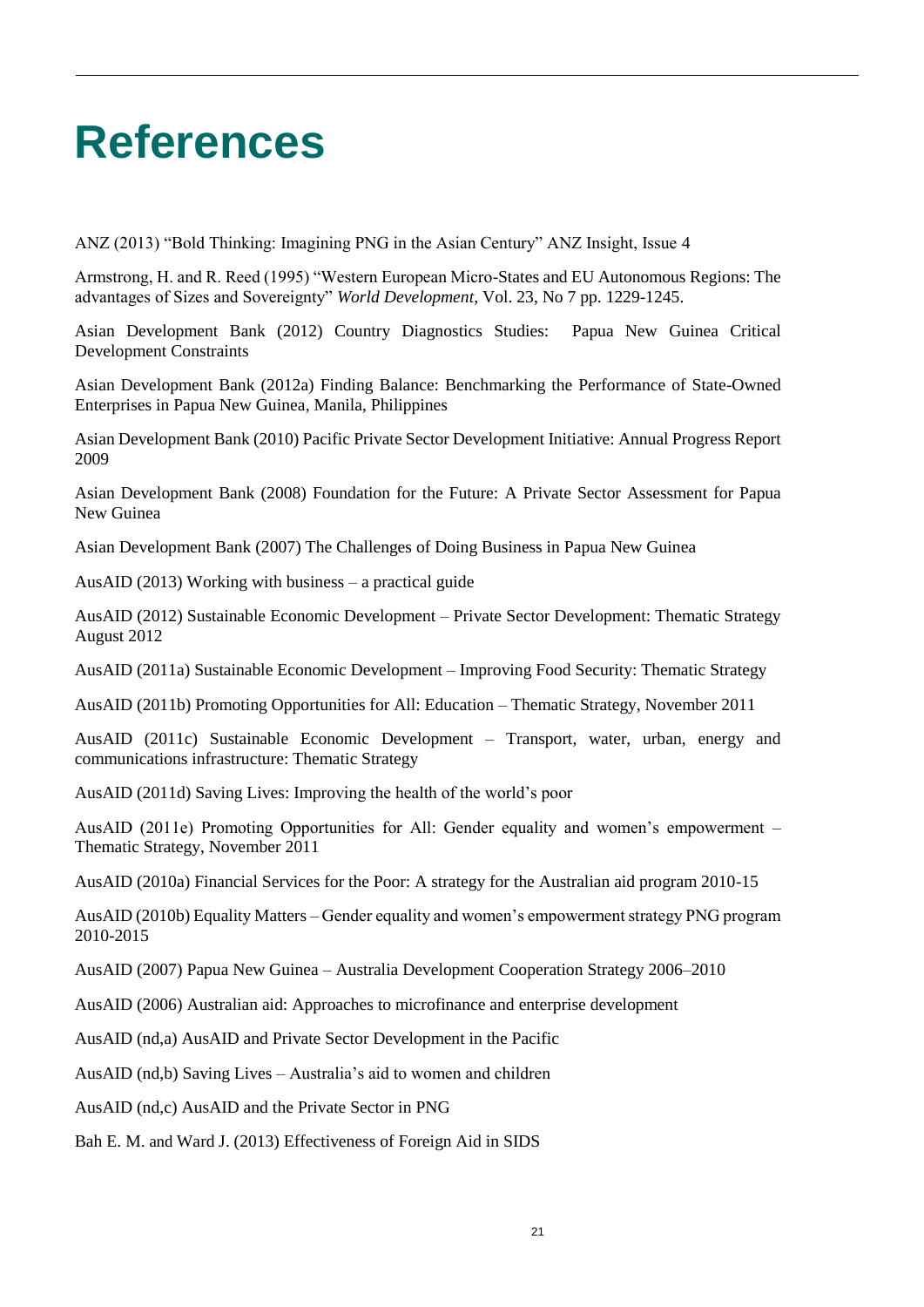Baker, J. and Robins, G (2008) Papua New Guinea: Support for Public Expenditure Review and Rationalization; Technical Assistance Consultant's Report, Project Number: 40260, For: Department of Treasury, Papua New Guinea

Barker, P. (2012) PNG's Economy 2012 – past, present and future prospects

Callan, M (2012) What do we know about the private sector's contribution to development? Development Policy Centre, Crawford School of Public Policy, ANU College of Asia and the Pacific

Department of National Planning and Monitoring (2010) PNG Development Strategic Plan, 2010-2013, Port Moresby: PNG

Department of National Planning and Monitoring (2010a) Papua New Guinea Medium Term Development Plan, 2011—2015, Port Moresby

DK (nd) binding constraints to development in Papua New Guinea, summary paper has been prepared as background material for the review of the PNG-Australia Development Cooperation Treaty

Drucza, K and Hutchens A (2008) Women in Business in Papua New Guinea: Key findings from the October 2008 Scoping Study, AusAID

Duncan, R. and Codippily, H. (2012) Binding Constraints to Economic Growth in the Pacific Islands: Some Comparative Insights, Pacific Islands Brief | Number 1, April 25, 2012

Feeny, S., Iamsiraroj, S. and McGillivray, M. (2011) Growth and Foreign Direct Investment in the Pacific Island Countries, Alfred Deakin Research Institute, Deakin University, Geelong, Australia

Gibson, J. and Rozelle, S. (2002) Poverty and Access to Infrastructure in Papua New Guinea

Hedditch, S and Manuel, C. (2010) Gender and Investment Climate Reform Assessment*:* Pacific Regional Executive Summary, AusAID and IFC partnership, published by IFC.

Howes, S. and Kwa, E. (2011) Papua New Guinea Sustainable Development Program Review

INA (2014) A Focus for 2014, with Zero-Tolerance of Exorbitant Public Contracts and other Abuses, http://www.inapng.com/pdf\_files/Some%20Prerequisites%20for%20a%20Successful%202014%20for %20PNG.pdf

Koshy, K. Mataki, K. and Lal, M. (2008) Sustainable Development – A Pacific Islands Perspective Pacific Centre for Environment and Sustainable Development (PACE-SD) University of the South Pacific, UNESCO - Samoa

Ministry of Community Development (2011) National Informal Economy Policy (2011-2015)

National Research Institute (NRI) Thomas Webster & Linda Duncan (eds) (2010) Papua New Guinea's Development Performance 1975–2008

Nurse, L. A. and Sem, G. (2001) Small Island States

Papua New Guinea – Australia Transport Sector Support Program (TSSP) (2011) Papua New Guinea – Australia Transport Program Annual Report 2010, AusAID

PNG Sustainable Development Program Ltd (2012) Business Advantage Papua New Guinea 2012/13

PNG Sustainable Development Program (2011) PNG Sustainable Development Program Ltd Annual Report

PNG Sustainable Development Program Ltd (2005) Information Booklet for the Community Sustainable Development Program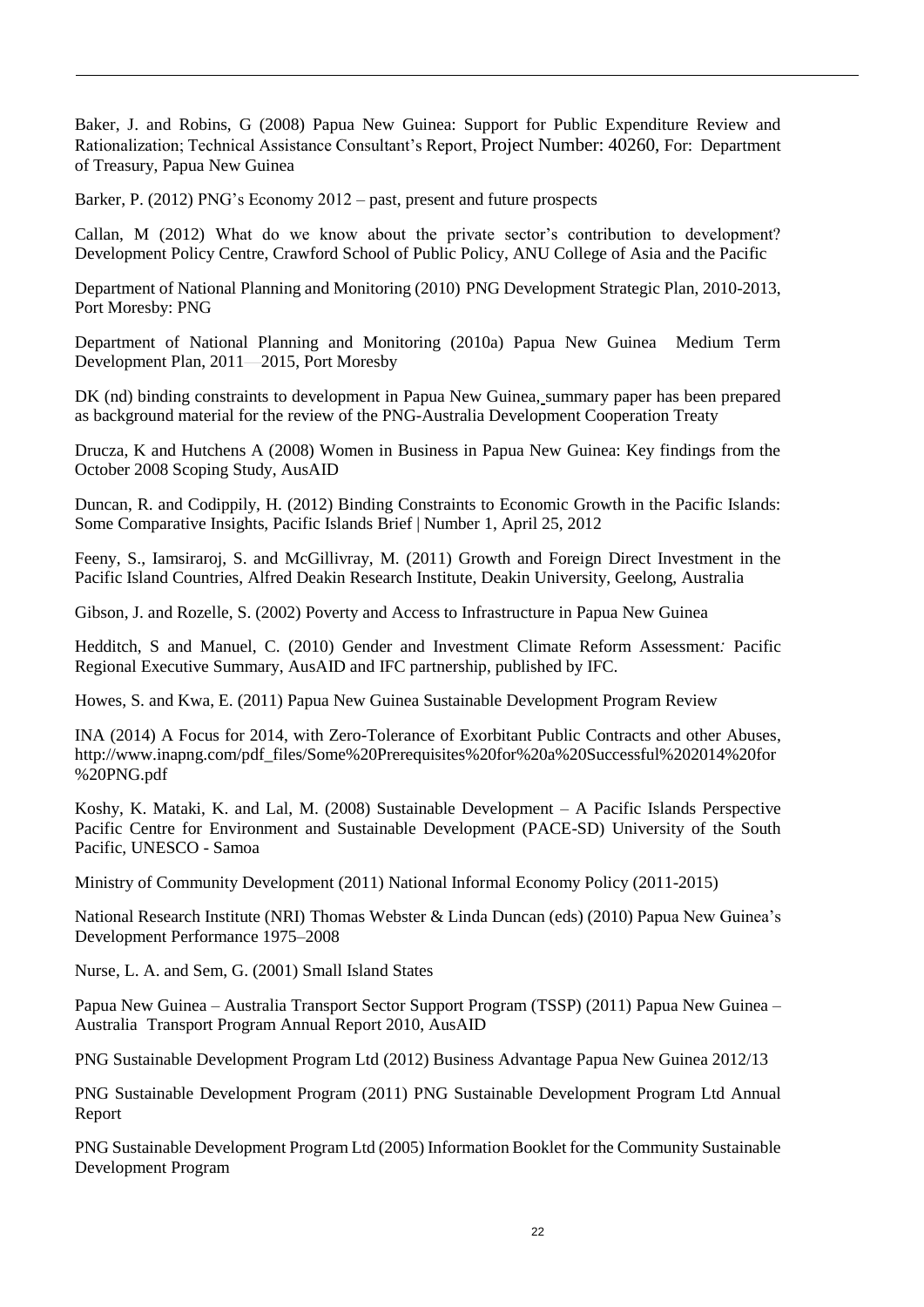Polye, Hon. Don Pomb (2013) 2013 National Budget, Minister For Treasury

Polye, Hon. Don Pomb (2011) Budget Strategy Paper 2012, Minister For Treasury and Finance

Port Jackson Partners (2013) Bold Thinking: Imagining PNG in the Asian Century, ANZ Insight Issue 4, October 2013, commissioned by ANZ

Prasad, N. Hypher N. and Gerecke, M. (2013) Seeing Big: Transformative Social Policies in Small **States** 

Read R (2007) Foreign Direct Investment in Small Island Developing States, UNU-WIDER

Sharma P. and Brimble M. (2012) Sustainable development in the small states of the South Pacific: Toward a corporate social responsibility for international banks in small economies, Griffith University, Australia

UNCTAD (2004) Is a special treatment of Small Island developing States possible?

UN-ESCAP (2007) Improving employment opportunities in Pacific SIDS.

World Bank (2013) Doing Business in New Papua Guinea 2013 Washington: USA

World Bank (2013a) Papua New Guinea Economic Briefing From the last days of the boom to lasting improvements in living standards